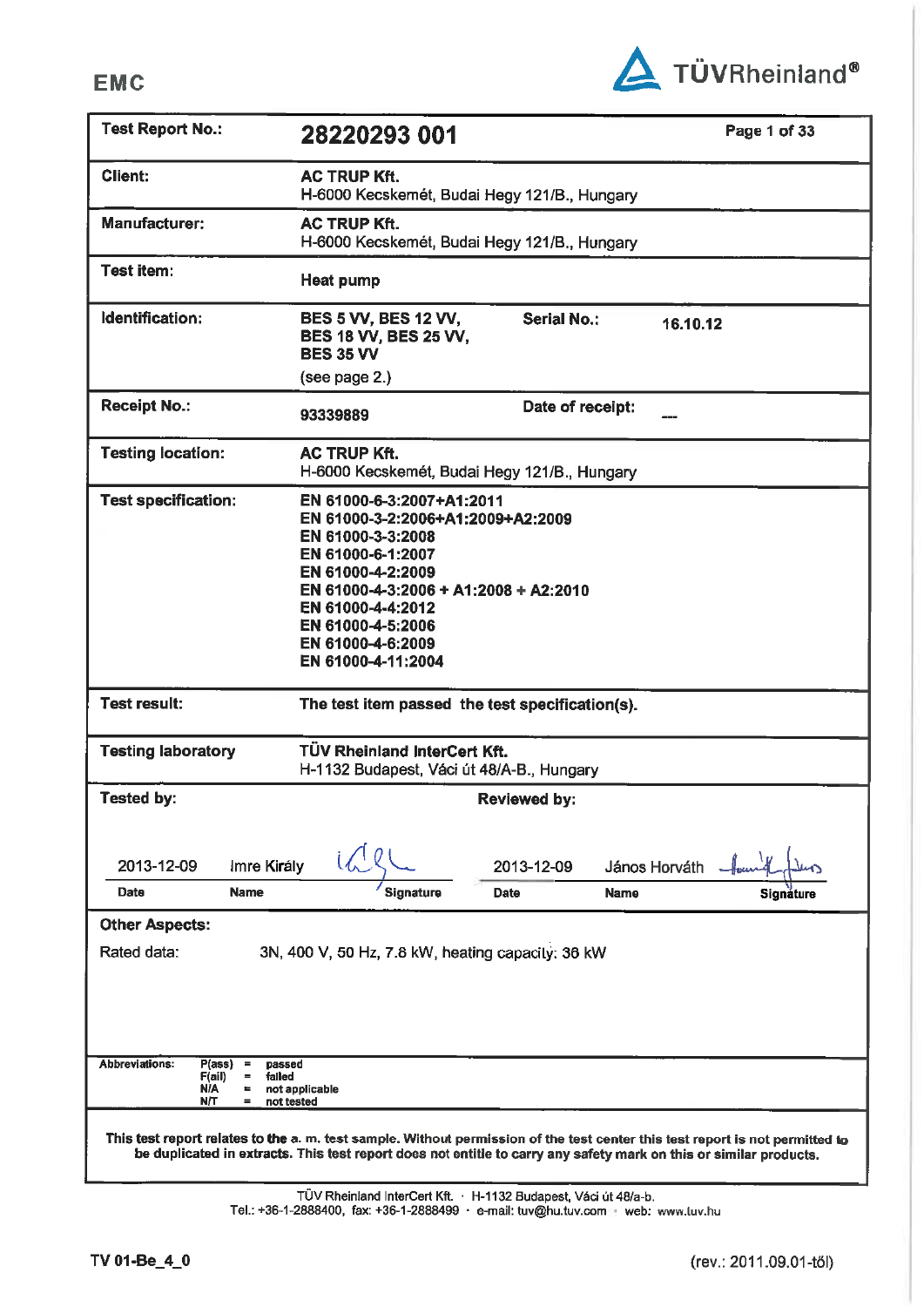Page 2/33



## Note(s):

The equipment under test uses the heat of the earth in order to make heating.

The product family includes five types such as BES 5 VV, BES 12 VV, BES 18 VV, BES 25 VV and BES 35 VV. The types are differing in heating power. The electronic parts are the same, the only difference is the power of the heat pump. The tests were carried out on the highest power type, BES 35VV.

Test was not carried out according to standard EN 61000-4-8:2010, as the EUT does not contain any devices susceptible to magnetic fields.

The EN 61000-3-3:2008 test was not carried out on the EUT as the standard tells that test shall not be made on equipment, which is unlikely to produce significant voltage fluctuations or flicker. There is a warning in the manual of the EUT that the impedance of the power line should be less than 0.1 Ohm. Therefore the voltage fluctuations are considered to be under the limit.

# Place of manufacture:

AC TRUP Kft. H-6000 Kecskemét, Budai Hegy 121/B., Hungary

### Photo(s):



|                                      |            | Heat Pump's               |
|--------------------------------------|------------|---------------------------|
| MODEL 255 55 UV Serial No. 16 1012   |            |                           |
| Power Input <b>32 KW</b>             |            |                           |
| Rated voltage 5# kas to bare         |            |                           |
| <b>Chronit Breaker</b>               | CIG        | A                         |
| <b>Cooling Capacity</b>              |            | $k$ <b>W</b>              |
| Heating Capacity 36                  |            | kW                        |
| Refr. Charge 22                      |            | Kg Refrigerant R hele     |
| Refr. Pmin 4.2                       |            | bar Refr. Pmax 52.<br>har |
| Imput fluid Pmax                     | 015        | Mpa                       |
| <b>Dutput fluid Pmax</b> 620         |            | <b>Mpa</b>                |
| Weight <b>88</b>                     | <b>Age</b> |                           |
| <b>Manufactured Date: 20</b>         |            |                           |
| Manufactured in AC TRUP Ltd. Hungary |            |                           |

## **Contents:**

| Electromagnetic compatibility - Emission standard for residential, commercial and |  |
|-----------------------------------------------------------------------------------|--|
|                                                                                   |  |
|                                                                                   |  |
|                                                                                   |  |
|                                                                                   |  |
|                                                                                   |  |
| Immunity to conducted disturbances, induced by radio-frequency fields 28          |  |
| Immunity against voltage dips, short interruptions and voltage variations31       |  |

### EMC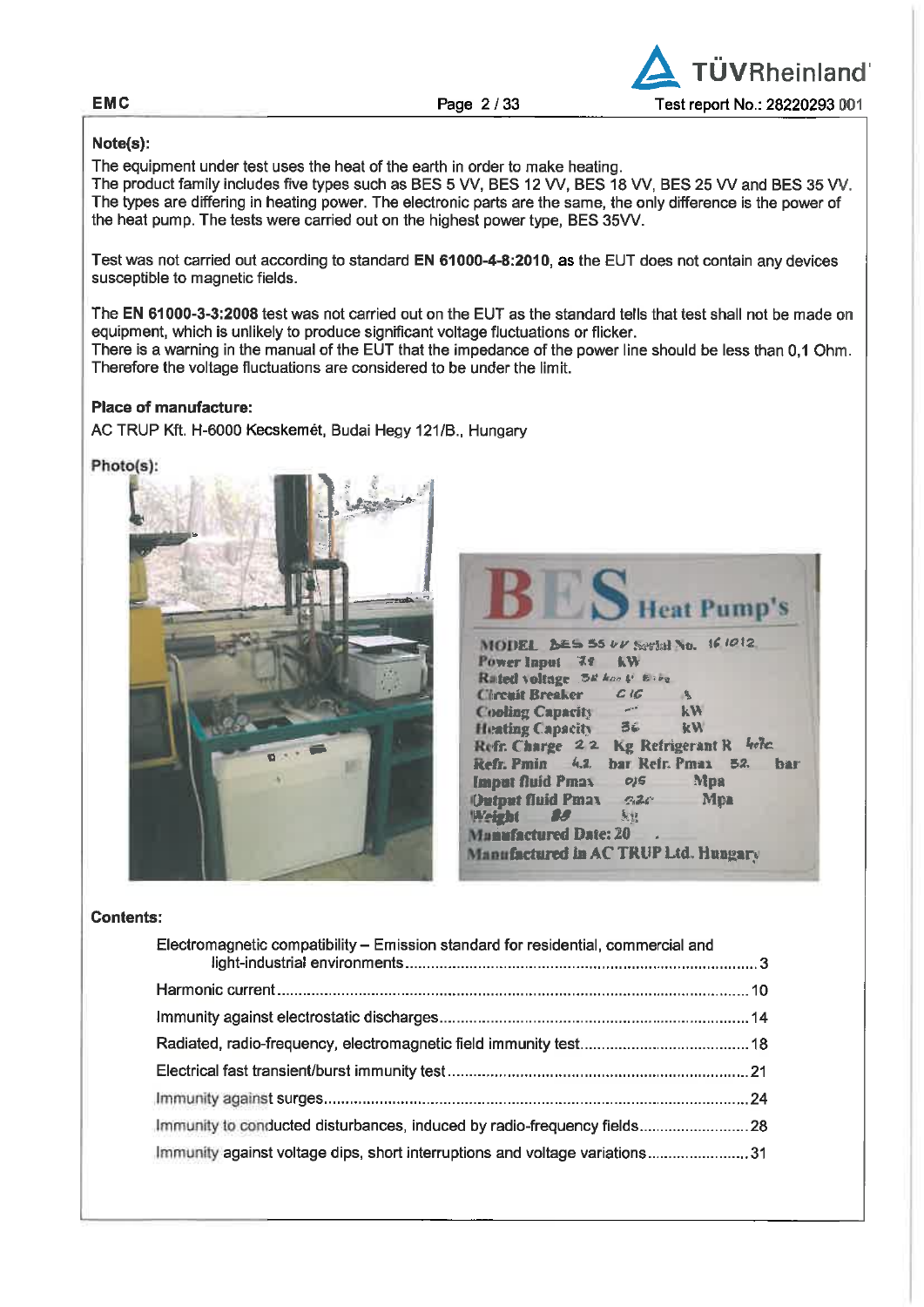

|                                                                                                                                               |                              | raye J/JJ                                                                                                          | <b>I GOLTOPULLINU ZUZZUZUJ UUT</b> |
|-----------------------------------------------------------------------------------------------------------------------------------------------|------------------------------|--------------------------------------------------------------------------------------------------------------------|------------------------------------|
| Measurement ref. No.:                                                                                                                         |                              | Standard applied:                                                                                                  |                                    |
|                                                                                                                                               | 28220293 001                 | EN 61000-6-3:2007+A1:2011                                                                                          |                                    |
|                                                                                                                                               |                              | Electromagnetic compatibility – Emission standard for<br>residential, commercial and light-industrial environments |                                    |
| Date of measurement:                                                                                                                          |                              | 2013-10-16                                                                                                         |                                    |
| Ambient conditions:                                                                                                                           |                              |                                                                                                                    |                                    |
| Ambient temperature:                                                                                                                          | 18 °C                        |                                                                                                                    |                                    |
| Relative humidity:                                                                                                                            | 60 %                         |                                                                                                                    |                                    |
| Air pressure                                                                                                                                  | 1006 hPa                     |                                                                                                                    |                                    |
| Test setup:                                                                                                                                   |                              |                                                                                                                    |                                    |
|                                                                                                                                               | Laboratory test $\Box$       |                                                                                                                    | Post-installation test $\boxtimes$ |
| Classification of equipment:                                                                                                                  |                              |                                                                                                                    |                                    |
| Measuring method:                                                                                                                             |                              |                                                                                                                    | Tested:                            |
| Disturbance voltage                                                                                                                           |                              | Frequency range 150 kHz - 30 MHz (see measurement results on page 4-7)                                             | $\boxtimes$                        |
| Radiated disturbance                                                                                                                          |                              | Frequency range 30 MHz - 1000 MHz (could not be measured, see on page 8)                                           | $\boxtimes$                        |
| Calculated measurement uncertainty for<br>Disturbance voltage: ± 2.34 dB k= 1.744<br>Radiated disturbances (30 MHz - 200 MHz): ± 4.73 dB k= 2 |                              | Radiated disturbance (200 MHz - 1000 MHz): $\pm$ 4.86 dB k= 2                                                      |                                    |
| Evaluation based on the test results:                                                                                                         |                              |                                                                                                                    |                                    |
|                                                                                                                                               | <b>Passed</b><br>$\boxtimes$ |                                                                                                                    | Failed                             |
| Note(s):<br>The measurement was performed on the place of applicant.                                                                          |                              |                                                                                                                    |                                    |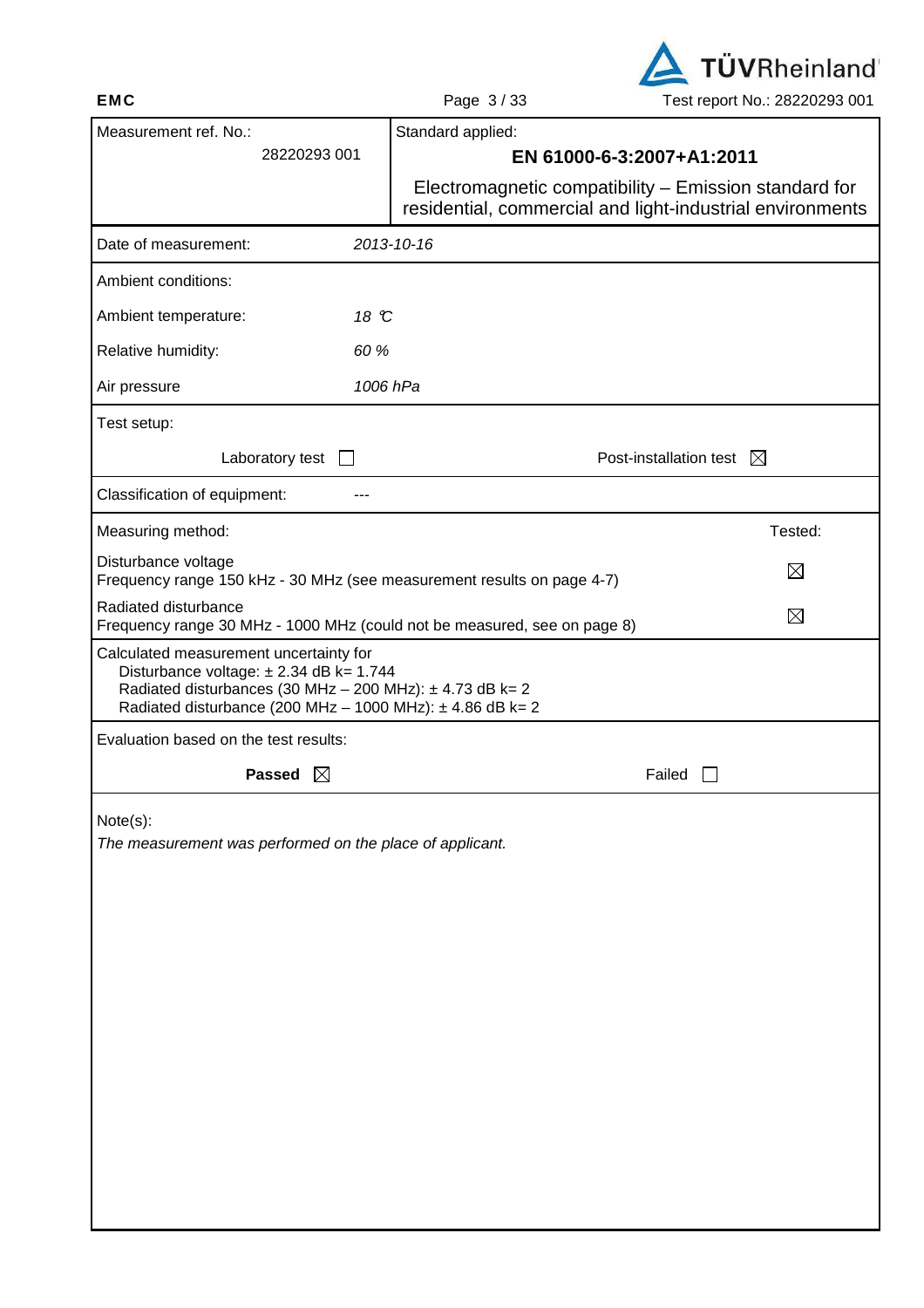**EMC** Page 4/33 Test report No.: 28220293 001

**TÜVRheinland** 

| 28220293 001<br>EN 61000-6-3:2007+A1:2011<br>The test sample was continuously operated<br>AC power port - Line L1<br>AsimalAr<br>wongshine<br>. NyWM <sub>M</sub> N<br>$\bf{0}$<br>1M<br>10M<br>150k<br>55022B<br>Stop<br>Prompt<br>Start<br>Step<br>Detector<br>Hold Time<br><b>RBW</b><br>Min Att<br>Pre Amp<br>Pre Sel<br>Ancillary<br>[MHz]<br>[MHz]<br>start<br>0.15<br>10 kHz<br>9 kHz<br>SPQ<br>Scan 20 ms<br>$\overline{0}$<br>0N<br>0N<br>$022qp-b$<br>Peak 20 ms<br>Margin 19 dB<br>10 kHz<br>0.15<br><b>SPA</b><br>Scan 20 ms<br>9 kHz<br>0<br>0N<br>0N<br>022av-b<br>Peak 20 ms<br>Margin 9 dB<br>10<br>50 kHz<br>S P Q<br>Scan 20 ms<br>9 kHz<br>0<br>ON<br>ΟN<br>3 <sup>1</sup><br>022qp-b<br>Peak 20 ms<br>Margin 19 dB<br>10<br>50 kHz<br>SPA<br>9 kHz<br>$\begin{array}{c} \square \end{array}$<br>ON.<br>ON<br>Scan 20 ms<br>1<br>$\vert$ 4<br>022av-b<br>Peak 20 ms<br>Margin 9 dB<br>100 kHz<br>30<br>SPQ<br>9 kHz<br>$\begin{array}{c} \square \end{array}$<br>0N<br>ON<br>10<br>Scan 20 ms<br>5 <sub>l</sub><br>$022qp-b$<br>Peak 20 ms<br>Margin 19 dB<br>100 kHz<br>10<br>30<br>S P A<br>9 kHz<br>$\overline{0}$<br>0N<br>ON<br>Scan 20 ms<br>022av-b<br>Peak 20 ms<br>6<br>Margin 19 dB<br>Ancillary = L3 PMM<br>Peak<br>-Factors: -<br>ESH3Z2<br><b>QPeak</b><br>-Limits:-<br>Avg | Electromagnetic compatibility – Emission standard for<br>residential, commercial and light-industrial environments<br>Measurement of disturbance voltage in the frequency range between 150 kHz and 30 MHz:<br>Description of operating conditions<br>applied for testing of the product<br>(settings, load, program, etc.):<br>Test point:<br>Disturbance voltage diagram:<br>dBµV<br>$-20$<br>님,25<br>30 M<br>022qp-b<br>022av-b |  | Measurement ref. No.: |  | Standard applied: |  |  |  |  |  |    |
|-------------------------------------------------------------------------------------------------------------------------------------------------------------------------------------------------------------------------------------------------------------------------------------------------------------------------------------------------------------------------------------------------------------------------------------------------------------------------------------------------------------------------------------------------------------------------------------------------------------------------------------------------------------------------------------------------------------------------------------------------------------------------------------------------------------------------------------------------------------------------------------------------------------------------------------------------------------------------------------------------------------------------------------------------------------------------------------------------------------------------------------------------------------------------------------------------------------------------------------------------------------------------------------------------------------|------------------------------------------------------------------------------------------------------------------------------------------------------------------------------------------------------------------------------------------------------------------------------------------------------------------------------------------------------------------------------------------------------------------------------------|--|-----------------------|--|-------------------|--|--|--|--|--|----|
|                                                                                                                                                                                                                                                                                                                                                                                                                                                                                                                                                                                                                                                                                                                                                                                                                                                                                                                                                                                                                                                                                                                                                                                                                                                                                                             |                                                                                                                                                                                                                                                                                                                                                                                                                                    |  |                       |  |                   |  |  |  |  |  |    |
|                                                                                                                                                                                                                                                                                                                                                                                                                                                                                                                                                                                                                                                                                                                                                                                                                                                                                                                                                                                                                                                                                                                                                                                                                                                                                                             |                                                                                                                                                                                                                                                                                                                                                                                                                                    |  |                       |  |                   |  |  |  |  |  |    |
|                                                                                                                                                                                                                                                                                                                                                                                                                                                                                                                                                                                                                                                                                                                                                                                                                                                                                                                                                                                                                                                                                                                                                                                                                                                                                                             |                                                                                                                                                                                                                                                                                                                                                                                                                                    |  |                       |  |                   |  |  |  |  |  |    |
|                                                                                                                                                                                                                                                                                                                                                                                                                                                                                                                                                                                                                                                                                                                                                                                                                                                                                                                                                                                                                                                                                                                                                                                                                                                                                                             |                                                                                                                                                                                                                                                                                                                                                                                                                                    |  |                       |  |                   |  |  |  |  |  |    |
|                                                                                                                                                                                                                                                                                                                                                                                                                                                                                                                                                                                                                                                                                                                                                                                                                                                                                                                                                                                                                                                                                                                                                                                                                                                                                                             |                                                                                                                                                                                                                                                                                                                                                                                                                                    |  |                       |  |                   |  |  |  |  |  |    |
|                                                                                                                                                                                                                                                                                                                                                                                                                                                                                                                                                                                                                                                                                                                                                                                                                                                                                                                                                                                                                                                                                                                                                                                                                                                                                                             |                                                                                                                                                                                                                                                                                                                                                                                                                                    |  |                       |  |                   |  |  |  |  |  |    |
|                                                                                                                                                                                                                                                                                                                                                                                                                                                                                                                                                                                                                                                                                                                                                                                                                                                                                                                                                                                                                                                                                                                                                                                                                                                                                                             |                                                                                                                                                                                                                                                                                                                                                                                                                                    |  |                       |  |                   |  |  |  |  |  |    |
|                                                                                                                                                                                                                                                                                                                                                                                                                                                                                                                                                                                                                                                                                                                                                                                                                                                                                                                                                                                                                                                                                                                                                                                                                                                                                                             |                                                                                                                                                                                                                                                                                                                                                                                                                                    |  |                       |  |                   |  |  |  |  |  |    |
|                                                                                                                                                                                                                                                                                                                                                                                                                                                                                                                                                                                                                                                                                                                                                                                                                                                                                                                                                                                                                                                                                                                                                                                                                                                                                                             |                                                                                                                                                                                                                                                                                                                                                                                                                                    |  |                       |  |                   |  |  |  |  |  |    |
|                                                                                                                                                                                                                                                                                                                                                                                                                                                                                                                                                                                                                                                                                                                                                                                                                                                                                                                                                                                                                                                                                                                                                                                                                                                                                                             |                                                                                                                                                                                                                                                                                                                                                                                                                                    |  |                       |  |                   |  |  |  |  |  |    |
|                                                                                                                                                                                                                                                                                                                                                                                                                                                                                                                                                                                                                                                                                                                                                                                                                                                                                                                                                                                                                                                                                                                                                                                                                                                                                                             |                                                                                                                                                                                                                                                                                                                                                                                                                                    |  |                       |  |                   |  |  |  |  |  | 75 |
|                                                                                                                                                                                                                                                                                                                                                                                                                                                                                                                                                                                                                                                                                                                                                                                                                                                                                                                                                                                                                                                                                                                                                                                                                                                                                                             |                                                                                                                                                                                                                                                                                                                                                                                                                                    |  |                       |  |                   |  |  |  |  |  | 60 |
|                                                                                                                                                                                                                                                                                                                                                                                                                                                                                                                                                                                                                                                                                                                                                                                                                                                                                                                                                                                                                                                                                                                                                                                                                                                                                                             |                                                                                                                                                                                                                                                                                                                                                                                                                                    |  |                       |  |                   |  |  |  |  |  |    |
|                                                                                                                                                                                                                                                                                                                                                                                                                                                                                                                                                                                                                                                                                                                                                                                                                                                                                                                                                                                                                                                                                                                                                                                                                                                                                                             |                                                                                                                                                                                                                                                                                                                                                                                                                                    |  |                       |  |                   |  |  |  |  |  | 40 |
|                                                                                                                                                                                                                                                                                                                                                                                                                                                                                                                                                                                                                                                                                                                                                                                                                                                                                                                                                                                                                                                                                                                                                                                                                                                                                                             |                                                                                                                                                                                                                                                                                                                                                                                                                                    |  |                       |  |                   |  |  |  |  |  |    |
|                                                                                                                                                                                                                                                                                                                                                                                                                                                                                                                                                                                                                                                                                                                                                                                                                                                                                                                                                                                                                                                                                                                                                                                                                                                                                                             |                                                                                                                                                                                                                                                                                                                                                                                                                                    |  |                       |  |                   |  |  |  |  |  | 20 |
|                                                                                                                                                                                                                                                                                                                                                                                                                                                                                                                                                                                                                                                                                                                                                                                                                                                                                                                                                                                                                                                                                                                                                                                                                                                                                                             |                                                                                                                                                                                                                                                                                                                                                                                                                                    |  |                       |  |                   |  |  |  |  |  |    |
|                                                                                                                                                                                                                                                                                                                                                                                                                                                                                                                                                                                                                                                                                                                                                                                                                                                                                                                                                                                                                                                                                                                                                                                                                                                                                                             |                                                                                                                                                                                                                                                                                                                                                                                                                                    |  |                       |  |                   |  |  |  |  |  |    |
|                                                                                                                                                                                                                                                                                                                                                                                                                                                                                                                                                                                                                                                                                                                                                                                                                                                                                                                                                                                                                                                                                                                                                                                                                                                                                                             |                                                                                                                                                                                                                                                                                                                                                                                                                                    |  |                       |  |                   |  |  |  |  |  |    |
|                                                                                                                                                                                                                                                                                                                                                                                                                                                                                                                                                                                                                                                                                                                                                                                                                                                                                                                                                                                                                                                                                                                                                                                                                                                                                                             |                                                                                                                                                                                                                                                                                                                                                                                                                                    |  |                       |  |                   |  |  |  |  |  |    |
|                                                                                                                                                                                                                                                                                                                                                                                                                                                                                                                                                                                                                                                                                                                                                                                                                                                                                                                                                                                                                                                                                                                                                                                                                                                                                                             |                                                                                                                                                                                                                                                                                                                                                                                                                                    |  |                       |  |                   |  |  |  |  |  |    |
|                                                                                                                                                                                                                                                                                                                                                                                                                                                                                                                                                                                                                                                                                                                                                                                                                                                                                                                                                                                                                                                                                                                                                                                                                                                                                                             |                                                                                                                                                                                                                                                                                                                                                                                                                                    |  |                       |  |                   |  |  |  |  |  |    |
|                                                                                                                                                                                                                                                                                                                                                                                                                                                                                                                                                                                                                                                                                                                                                                                                                                                                                                                                                                                                                                                                                                                                                                                                                                                                                                             |                                                                                                                                                                                                                                                                                                                                                                                                                                    |  |                       |  |                   |  |  |  |  |  |    |
|                                                                                                                                                                                                                                                                                                                                                                                                                                                                                                                                                                                                                                                                                                                                                                                                                                                                                                                                                                                                                                                                                                                                                                                                                                                                                                             |                                                                                                                                                                                                                                                                                                                                                                                                                                    |  |                       |  |                   |  |  |  |  |  |    |
|                                                                                                                                                                                                                                                                                                                                                                                                                                                                                                                                                                                                                                                                                                                                                                                                                                                                                                                                                                                                                                                                                                                                                                                                                                                                                                             |                                                                                                                                                                                                                                                                                                                                                                                                                                    |  |                       |  |                   |  |  |  |  |  |    |
|                                                                                                                                                                                                                                                                                                                                                                                                                                                                                                                                                                                                                                                                                                                                                                                                                                                                                                                                                                                                                                                                                                                                                                                                                                                                                                             |                                                                                                                                                                                                                                                                                                                                                                                                                                    |  |                       |  |                   |  |  |  |  |  |    |
|                                                                                                                                                                                                                                                                                                                                                                                                                                                                                                                                                                                                                                                                                                                                                                                                                                                                                                                                                                                                                                                                                                                                                                                                                                                                                                             |                                                                                                                                                                                                                                                                                                                                                                                                                                    |  |                       |  |                   |  |  |  |  |  |    |
|                                                                                                                                                                                                                                                                                                                                                                                                                                                                                                                                                                                                                                                                                                                                                                                                                                                                                                                                                                                                                                                                                                                                                                                                                                                                                                             |                                                                                                                                                                                                                                                                                                                                                                                                                                    |  |                       |  |                   |  |  |  |  |  |    |
|                                                                                                                                                                                                                                                                                                                                                                                                                                                                                                                                                                                                                                                                                                                                                                                                                                                                                                                                                                                                                                                                                                                                                                                                                                                                                                             |                                                                                                                                                                                                                                                                                                                                                                                                                                    |  |                       |  |                   |  |  |  |  |  |    |
|                                                                                                                                                                                                                                                                                                                                                                                                                                                                                                                                                                                                                                                                                                                                                                                                                                                                                                                                                                                                                                                                                                                                                                                                                                                                                                             |                                                                                                                                                                                                                                                                                                                                                                                                                                    |  |                       |  |                   |  |  |  |  |  |    |
|                                                                                                                                                                                                                                                                                                                                                                                                                                                                                                                                                                                                                                                                                                                                                                                                                                                                                                                                                                                                                                                                                                                                                                                                                                                                                                             |                                                                                                                                                                                                                                                                                                                                                                                                                                    |  |                       |  |                   |  |  |  |  |  |    |
|                                                                                                                                                                                                                                                                                                                                                                                                                                                                                                                                                                                                                                                                                                                                                                                                                                                                                                                                                                                                                                                                                                                                                                                                                                                                                                             |                                                                                                                                                                                                                                                                                                                                                                                                                                    |  |                       |  |                   |  |  |  |  |  |    |
|                                                                                                                                                                                                                                                                                                                                                                                                                                                                                                                                                                                                                                                                                                                                                                                                                                                                                                                                                                                                                                                                                                                                                                                                                                                                                                             |                                                                                                                                                                                                                                                                                                                                                                                                                                    |  |                       |  |                   |  |  |  |  |  |    |
| As the measurement was not performed in a shielded chamber, there are peaks shown on diagram, which derive not from                                                                                                                                                                                                                                                                                                                                                                                                                                                                                                                                                                                                                                                                                                                                                                                                                                                                                                                                                                                                                                                                                                                                                                                         | EUT (which derive from external source). The peak on 540 kHz for example is a broadcasting radostation.                                                                                                                                                                                                                                                                                                                            |  |                       |  |                   |  |  |  |  |  |    |
|                                                                                                                                                                                                                                                                                                                                                                                                                                                                                                                                                                                                                                                                                                                                                                                                                                                                                                                                                                                                                                                                                                                                                                                                                                                                                                             |                                                                                                                                                                                                                                                                                                                                                                                                                                    |  |                       |  |                   |  |  |  |  |  |    |
|                                                                                                                                                                                                                                                                                                                                                                                                                                                                                                                                                                                                                                                                                                                                                                                                                                                                                                                                                                                                                                                                                                                                                                                                                                                                                                             |                                                                                                                                                                                                                                                                                                                                                                                                                                    |  |                       |  |                   |  |  |  |  |  |    |
|                                                                                                                                                                                                                                                                                                                                                                                                                                                                                                                                                                                                                                                                                                                                                                                                                                                                                                                                                                                                                                                                                                                                                                                                                                                                                                             |                                                                                                                                                                                                                                                                                                                                                                                                                                    |  |                       |  |                   |  |  |  |  |  |    |
|                                                                                                                                                                                                                                                                                                                                                                                                                                                                                                                                                                                                                                                                                                                                                                                                                                                                                                                                                                                                                                                                                                                                                                                                                                                                                                             |                                                                                                                                                                                                                                                                                                                                                                                                                                    |  |                       |  |                   |  |  |  |  |  |    |
|                                                                                                                                                                                                                                                                                                                                                                                                                                                                                                                                                                                                                                                                                                                                                                                                                                                                                                                                                                                                                                                                                                                                                                                                                                                                                                             |                                                                                                                                                                                                                                                                                                                                                                                                                                    |  |                       |  |                   |  |  |  |  |  |    |
|                                                                                                                                                                                                                                                                                                                                                                                                                                                                                                                                                                                                                                                                                                                                                                                                                                                                                                                                                                                                                                                                                                                                                                                                                                                                                                             |                                                                                                                                                                                                                                                                                                                                                                                                                                    |  |                       |  |                   |  |  |  |  |  |    |
|                                                                                                                                                                                                                                                                                                                                                                                                                                                                                                                                                                                                                                                                                                                                                                                                                                                                                                                                                                                                                                                                                                                                                                                                                                                                                                             |                                                                                                                                                                                                                                                                                                                                                                                                                                    |  |                       |  |                   |  |  |  |  |  |    |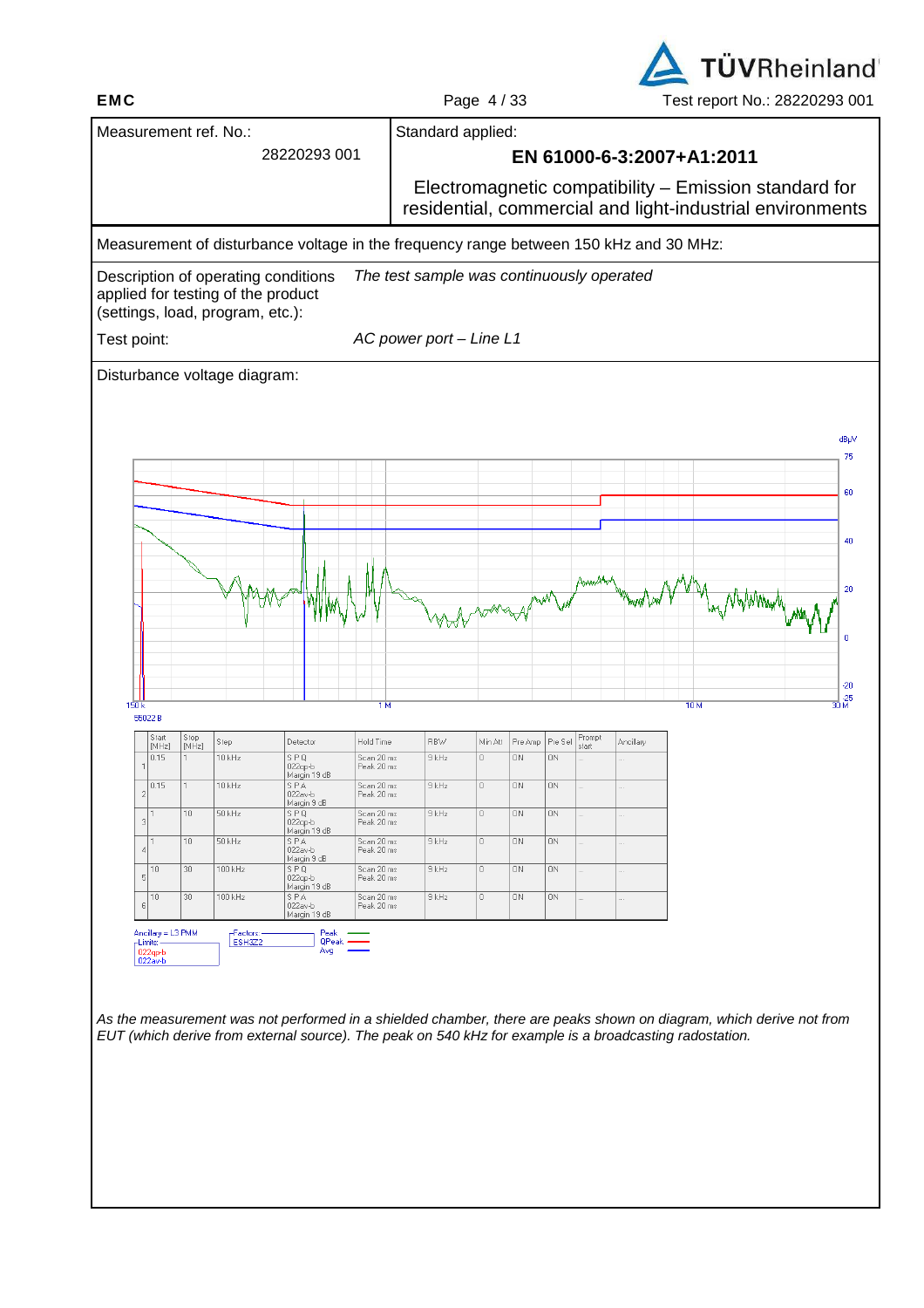**EMC** Page 5 / 33 Test report No.: 28220293 001

**TÜVRheinland** 

|                                                                                       |                           | Measurement ref. No.: |                                 |                          | Standard applied:                         |                   |         |         |        |                                                                                                                    |                 |              |
|---------------------------------------------------------------------------------------|---------------------------|-----------------------|---------------------------------|--------------------------|-------------------------------------------|-------------------|---------|---------|--------|--------------------------------------------------------------------------------------------------------------------|-----------------|--------------|
|                                                                                       |                           |                       | 28220293 001                    |                          |                                           |                   |         |         |        | EN 61000-6-3:2007+A1:2011                                                                                          |                 |              |
|                                                                                       |                           |                       |                                 |                          |                                           |                   |         |         |        | Electromagnetic compatibility - Emission standard for<br>residential, commercial and light-industrial environments |                 |              |
| Measurement of disturbance voltage in the frequency range between 150 kHz and 30 MHz: |                           |                       |                                 |                          |                                           |                   |         |         |        |                                                                                                                    |                 |              |
| Description of operating conditions                                                   |                           |                       |                                 |                          | The test sample was continuously operated |                   |         |         |        |                                                                                                                    |                 |              |
| applied for testing of the product<br>(settings, load, program, etc.):                |                           |                       |                                 |                          |                                           |                   |         |         |        |                                                                                                                    |                 |              |
| Test point:                                                                           |                           |                       |                                 |                          | AC power port - Line L2                   |                   |         |         |        |                                                                                                                    |                 |              |
| Disturbance voltage diagram:                                                          |                           |                       |                                 |                          |                                           |                   |         |         |        |                                                                                                                    |                 |              |
|                                                                                       |                           |                       |                                 |                          |                                           |                   |         |         |        |                                                                                                                    |                 |              |
|                                                                                       |                           |                       |                                 |                          |                                           |                   |         |         |        |                                                                                                                    |                 | dBµV         |
|                                                                                       |                           |                       |                                 |                          |                                           |                   |         |         |        |                                                                                                                    |                 | 75           |
|                                                                                       |                           |                       |                                 |                          |                                           |                   |         |         |        |                                                                                                                    |                 | 60           |
|                                                                                       |                           |                       |                                 |                          |                                           |                   |         |         |        |                                                                                                                    |                 |              |
|                                                                                       |                           |                       |                                 |                          |                                           |                   |         |         |        |                                                                                                                    |                 | 40           |
|                                                                                       |                           |                       |                                 |                          |                                           |                   |         |         |        | Annal                                                                                                              |                 |              |
|                                                                                       |                           |                       |                                 |                          |                                           |                   |         |         |        |                                                                                                                    |                 | 20           |
|                                                                                       |                           |                       |                                 |                          |                                           | A v <i>a</i> vaan |         |         |        |                                                                                                                    |                 | ٥            |
|                                                                                       |                           |                       |                                 |                          |                                           |                   |         |         |        |                                                                                                                    |                 |              |
|                                                                                       |                           |                       |                                 |                          |                                           |                   |         |         |        |                                                                                                                    |                 | $-20$        |
| 150k                                                                                  |                           |                       |                                 | 1M                       |                                           |                   |         |         |        |                                                                                                                    | 10 <sub>M</sub> | 님,25<br>30 M |
| 55022B<br>Start                                                                       | Stop<br>[MHz]<br>Step     |                       | Detector                        | Hold Time                | <b>RBW</b>                                | Min Att           | Pre Amp | Pre Sel | Prompt | Ancillary                                                                                                          |                 |              |
| [MHz]<br>0.15                                                                         | $10$ kHz                  |                       | SPO<br>$022qp-b$                | Scan 20 ms<br>Peak 20 ms | $9$ kHz                                   | $\overline{0}$    | 0N      | 0N      | start  |                                                                                                                    |                 |              |
| U. 15.                                                                                |                           | 10 kHz                | Margin 19 dB<br>S P A           | Scan 20 ms               | $9$ kHz                                   | U.                | 0N      | 0N      |        |                                                                                                                    |                 |              |
| $\overline{c}$                                                                        | 50 kHz<br>10              |                       | 022av-b<br>Margin 9 dB<br>SPQ   | Peak 20 ms<br>Scan 20 ms | $9$ kHz                                   | 0                 | 0N      | 0N      |        |                                                                                                                    |                 |              |
|                                                                                       |                           |                       | 022qp-b                         | Peak 20 ms               |                                           |                   |         |         |        |                                                                                                                    |                 |              |
| $\lceil$                                                                              |                           |                       | Margin 19 dB                    |                          |                                           |                   |         |         |        |                                                                                                                    |                 |              |
| 1<br>$\vert 4 \vert$                                                                  | 10 <sub>1</sub><br>50 kHz |                       | S P A<br>022av-b<br>Margin 9 dB | Scan 20 ms<br>Peak 20 ms | 9 kHz                                     | 0                 | 0N      | 0N      |        |                                                                                                                    |                 |              |
| 10<br>$\overline{5}$                                                                  | 30 <sub>1</sub>           | 100 kHz               | SPQ<br>022qp-b<br>Margin 19 dB  | Scan 20 ms<br>Peak 20 ms | 9 kHz                                     | $\mathbb O$       | 0N      | 0N      |        |                                                                                                                    |                 |              |
| 10<br>6                                                                               | 30 <sub>2</sub>           | 100 kHz               | SPA<br>022av-b<br>Margin 19 dB  | Scan 20 ms<br>Peak 20 ms | $9$ kHz                                   | $\mathbb O$       | 0N      | 0N      |        |                                                                                                                    |                 |              |
| Ancillary = L3 PMM<br>-Limits: -                                                      |                           | ⊢Factors:-<br>ESH3Z2  | Peak<br>QPeak -                 |                          |                                           |                   |         |         |        |                                                                                                                    |                 |              |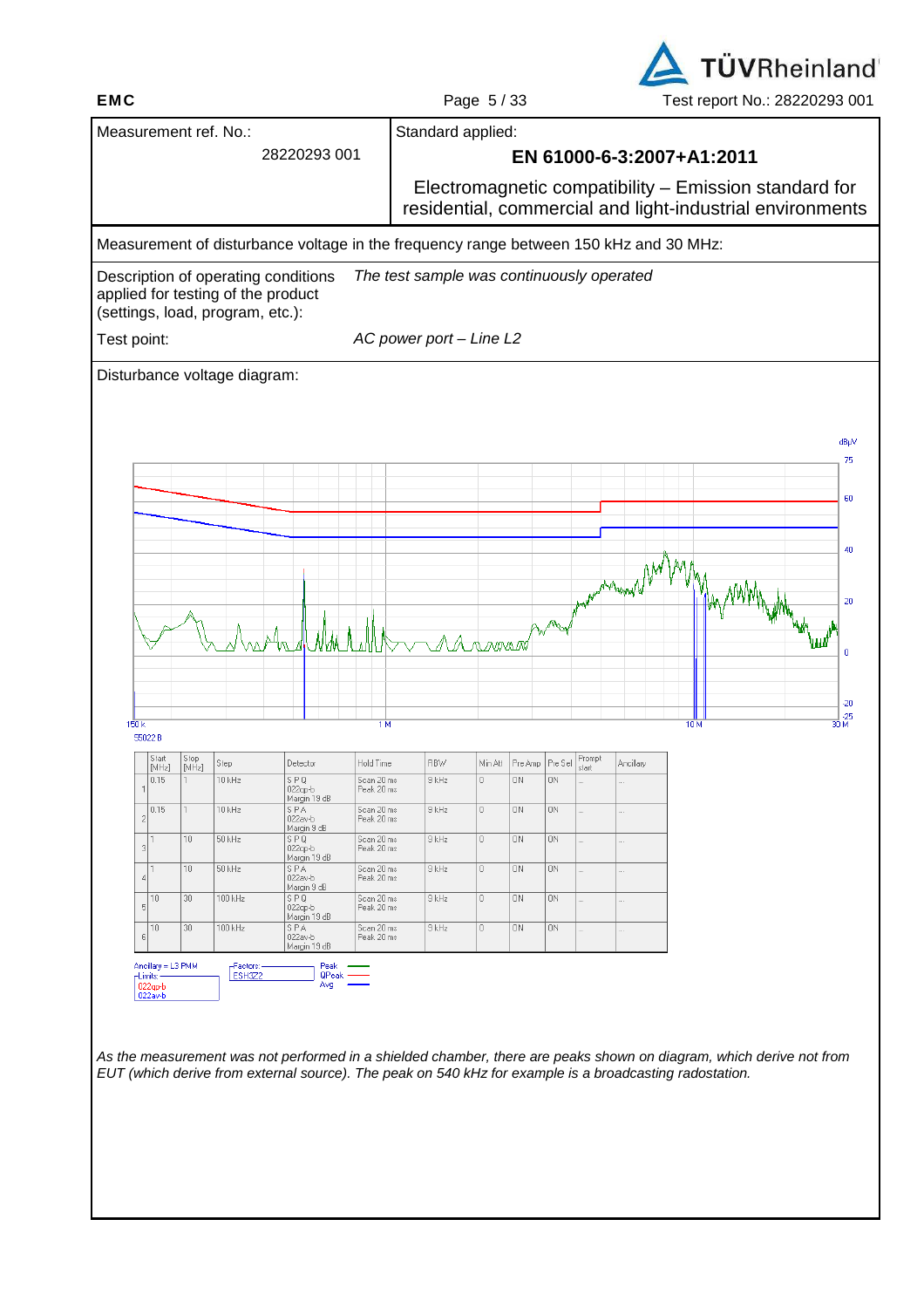**TÜVRheinland EMC** Page 6 / 33 Test report No.: 28220293 001

|                   |                                  |                 | Measurement ref. No.:              |                                                                                       |                          | Standard applied:                         |                        |           |         |        |                                                           |                 |           |       |
|-------------------|----------------------------------|-----------------|------------------------------------|---------------------------------------------------------------------------------------|--------------------------|-------------------------------------------|------------------------|-----------|---------|--------|-----------------------------------------------------------|-----------------|-----------|-------|
|                   |                                  |                 |                                    | 28220293 001                                                                          |                          |                                           |                        |           |         |        | EN 61000-6-3:2007+A1:2011                                 |                 |           |       |
|                   |                                  |                 |                                    |                                                                                       |                          |                                           |                        |           |         |        | Electromagnetic compatibility - Emission standard for     |                 |           |       |
|                   |                                  |                 |                                    |                                                                                       |                          |                                           |                        |           |         |        | residential, commercial and light-industrial environments |                 |           |       |
|                   |                                  |                 |                                    | Measurement of disturbance voltage in the frequency range between 150 kHz and 30 MHz: |                          |                                           |                        |           |         |        |                                                           |                 |           |       |
|                   |                                  |                 | applied for testing of the product | Description of operating conditions                                                   |                          | The test sample was continuously operated |                        |           |         |        |                                                           |                 |           |       |
|                   |                                  |                 | (settings, load, program, etc.):   |                                                                                       |                          |                                           |                        |           |         |        |                                                           |                 |           |       |
| Test point:       |                                  |                 |                                    |                                                                                       |                          | AC power port - Line L3                   |                        |           |         |        |                                                           |                 |           |       |
|                   |                                  |                 | Disturbance voltage diagram:       |                                                                                       |                          |                                           |                        |           |         |        |                                                           |                 |           |       |
|                   |                                  |                 |                                    |                                                                                       |                          |                                           |                        |           |         |        |                                                           |                 |           |       |
|                   |                                  |                 |                                    |                                                                                       |                          |                                           |                        |           |         |        |                                                           |                 |           | dBµV  |
|                   |                                  |                 |                                    |                                                                                       |                          |                                           |                        |           |         |        |                                                           |                 |           | 75    |
|                   |                                  |                 |                                    |                                                                                       |                          |                                           |                        |           |         |        |                                                           |                 |           | 60    |
|                   |                                  |                 |                                    |                                                                                       |                          |                                           |                        |           |         |        |                                                           |                 |           |       |
|                   |                                  |                 |                                    |                                                                                       |                          |                                           |                        |           |         |        |                                                           |                 |           | 40    |
|                   |                                  |                 |                                    |                                                                                       |                          |                                           |                        |           |         |        | showing the one of                                        |                 |           |       |
|                   |                                  |                 |                                    |                                                                                       |                          |                                           |                        |           |         |        |                                                           |                 |           | 20    |
|                   |                                  |                 |                                    |                                                                                       |                          |                                           |                        |           | N       |        |                                                           |                 | AM Armony |       |
|                   |                                  |                 |                                    | ₩w                                                                                    |                          |                                           | A Notonar <sup>a</sup> |           |         |        |                                                           |                 |           | 0     |
|                   |                                  |                 |                                    |                                                                                       |                          |                                           |                        |           |         |        |                                                           |                 |           |       |
|                   |                                  |                 |                                    |                                                                                       |                          |                                           |                        |           |         |        |                                                           |                 |           | $-20$ |
| 150k              | 55022B                           |                 |                                    |                                                                                       | 1M                       |                                           |                        |           |         |        |                                                           | 10 <sub>M</sub> |           |       |
|                   | Start                            | Stop<br>[MHz]   | Step                               | Detector                                                                              | Hold Time                | <b>RBW</b>                                | Min Att                | Pre Amp   | Pre Sel | Prompt | Ancillary                                                 |                 |           |       |
|                   | [MHz]<br>0.15                    |                 | $10$ kHz                           | SPO                                                                                   | Scan 20 ms               | $9$ kHz                                   | 0                      |           |         | start  |                                                           |                 |           |       |
|                   | U. I J                           |                 |                                    | $022qp-b$                                                                             | Peak 20 ms               |                                           |                        | ON        | 0N      |        |                                                           |                 |           |       |
|                   |                                  |                 | 10 kHz                             | Margin 19 dB<br>S P A                                                                 | Scan 20 ms               | $9$ kHz                                   |                        | 0N        | ΟN      |        |                                                           |                 |           |       |
| $\overline{2}$    | $\overline{1}$                   | 10 <sub>1</sub> | 50 kHz                             | 022av-b<br>Margin 9 dB<br>SPQ                                                         | Peak 20 ms<br>Scan 20 ms | 9 kHz                                     | 0                      | <b>ON</b> | 0N      |        |                                                           |                 |           |       |
| $\lvert 3 \rvert$ | l 1                              | 10              | 50 kHz                             | $022qp-b$<br>Margin 19 dB<br>SPA                                                      | Peak 20 ms<br>Scan 20 ms | 9 kHz                                     | 0                      | 0N        | 0N      |        | .                                                         |                 |           |       |
| 4                 |                                  |                 |                                    | 022av-b<br>Margin 9 dB                                                                | Peak 20 ms               |                                           |                        |           |         |        |                                                           |                 |           |       |
| $\overline{5}$    | 10                               | 30              | 100 kHz                            | SPQ<br>022qp-b<br>Margin 19 dB                                                        | Scan 20 ms<br>Peak 20 ms | 9 kHz                                     | $\mathbb{O}^-$         | 0N        | ΟN      |        |                                                           |                 |           |       |
| 6                 | 10                               | $30\,$          | 100 kHz                            | SPA<br>022av-b<br>Margin 19 dB                                                        | Scan 20 ms<br>Peak 20 ms | $9$ kHz                                   | 0                      | 0N        | 0N      |        | u.                                                        |                 |           |       |
|                   | Ancillary = L3 PMM<br>-Limits: - |                 | -Factors:-<br>ESH3Z2               | Peak<br>QPeak<br>Avg                                                                  |                          |                                           |                        |           |         |        |                                                           |                 |           |       |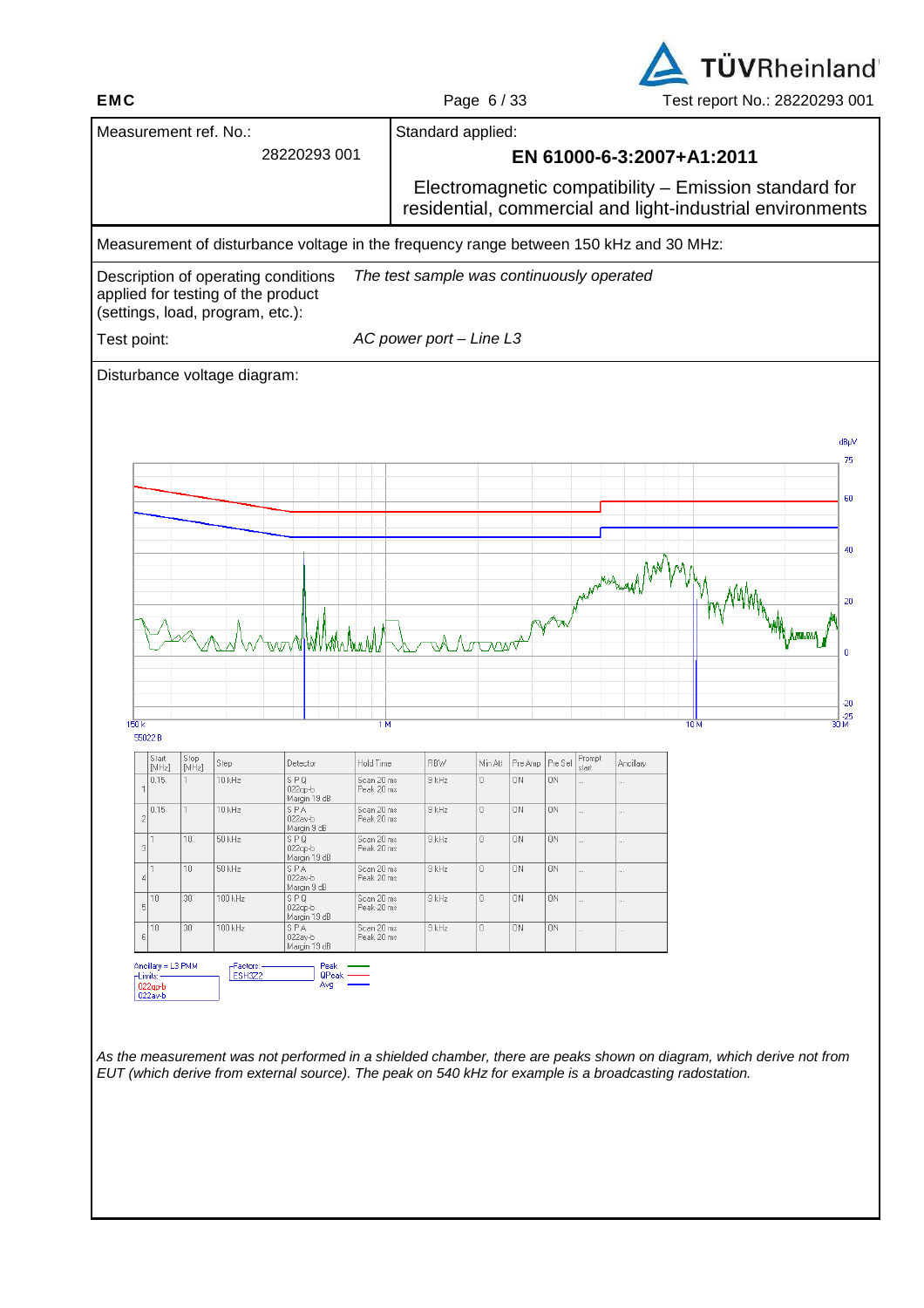**EMC** Page 7 / 33 Test report No.: 28220293 001

**TÜVRheinland** 

|                                 |                 | Measurement ref. No.:                                                     |                                                                                       |                          | Standard applied:                                                                                                  |                                        |    |                 |                 |                           |  |      |  |                |
|---------------------------------|-----------------|---------------------------------------------------------------------------|---------------------------------------------------------------------------------------|--------------------------|--------------------------------------------------------------------------------------------------------------------|----------------------------------------|----|-----------------|-----------------|---------------------------|--|------|--|----------------|
|                                 |                 |                                                                           | 28220293 001                                                                          |                          |                                                                                                                    |                                        |    |                 |                 | EN 61000-6-3:2007+A1:2011 |  |      |  |                |
|                                 |                 |                                                                           |                                                                                       |                          | Electromagnetic compatibility - Emission standard for<br>residential, commercial and light-industrial environments |                                        |    |                 |                 |                           |  |      |  |                |
|                                 |                 |                                                                           | Measurement of disturbance voltage in the frequency range between 150 kHz and 30 MHz: |                          |                                                                                                                    |                                        |    |                 |                 |                           |  |      |  |                |
|                                 |                 | Description of operating conditions<br>applied for testing of the product |                                                                                       |                          | The test sample was continuously operated                                                                          |                                        |    |                 |                 |                           |  |      |  |                |
|                                 |                 | (settings, load, program, etc.):                                          |                                                                                       |                          |                                                                                                                    |                                        |    |                 |                 |                           |  |      |  |                |
| Test point:                     |                 |                                                                           |                                                                                       |                          | AC power port - Neutral                                                                                            |                                        |    |                 |                 |                           |  |      |  |                |
|                                 |                 | Disturbance voltage diagram:                                              |                                                                                       |                          |                                                                                                                    |                                        |    |                 |                 |                           |  |      |  |                |
|                                 |                 |                                                                           |                                                                                       |                          |                                                                                                                    |                                        |    |                 |                 |                           |  |      |  | dBµV           |
|                                 |                 |                                                                           |                                                                                       |                          |                                                                                                                    |                                        |    |                 |                 |                           |  |      |  | 75             |
|                                 |                 |                                                                           |                                                                                       |                          |                                                                                                                    |                                        |    |                 |                 |                           |  |      |  | 60             |
|                                 |                 |                                                                           |                                                                                       |                          |                                                                                                                    |                                        |    |                 |                 |                           |  |      |  |                |
|                                 |                 |                                                                           |                                                                                       |                          |                                                                                                                    |                                        |    |                 |                 |                           |  |      |  | 40             |
|                                 |                 |                                                                           |                                                                                       |                          |                                                                                                                    |                                        |    |                 |                 |                           |  |      |  | 20             |
|                                 |                 |                                                                           |                                                                                       |                          |                                                                                                                    |                                        |    |                 |                 | Alamanhopaphyty           |  |      |  |                |
|                                 |                 |                                                                           | <u> Kalma I</u><br>٨M                                                                 |                          | Mkar                                                                                                               |                                        |    | <b>Now</b>      |                 |                           |  |      |  | n              |
|                                 |                 |                                                                           |                                                                                       |                          |                                                                                                                    |                                        |    |                 |                 |                           |  |      |  |                |
|                                 |                 |                                                                           |                                                                                       |                          |                                                                                                                    |                                        |    |                 |                 |                           |  |      |  | $-20$          |
| 150k<br>55022B                  |                 |                                                                           |                                                                                       | 1M                       |                                                                                                                    |                                        |    |                 |                 |                           |  | 10 M |  | _  .25<br>30 м |
| Start<br>[MHz]                  | Stop<br>[MHz]   | Step                                                                      | Detector                                                                              | Hold Time                | RBW                                                                                                                | Min Att                                |    | Pre Amp Pre Sel | Prompt<br>start | Ancillary                 |  |      |  |                |
| 0.15                            |                 | 10 kHz                                                                    | SPQ<br>$022qp-b$<br>Margin 19 dB                                                      | Scan 20 ms<br>Peak 20 ms | $9$ kHz                                                                                                            | 0                                      | 0N | 0N              |                 |                           |  |      |  |                |
| 0.15<br>$\mathfrak{D}$          |                 | 10 kHz                                                                    | SPA<br>022av-b<br>Margin 9 dB                                                         | Scan 20 ms<br>Peak 20 ms | 9 kHz                                                                                                              | $\begin{array}{c} 0 \end{array}$       | 0N | ΟN              |                 |                           |  |      |  |                |
| $\lvert$                        | 10              | 50 kHz                                                                    | SPQ<br>022qp-b<br>Margin 19 dB                                                        | Scan 20 ms<br>Peak 20 ms | $9$ kHz                                                                                                            | $\begin{array}{c} \square \end{array}$ | 0N | 0N              |                 |                           |  |      |  |                |
| 4                               | 10 <sub>1</sub> | 50 kHz                                                                    | SPA<br>022av-b                                                                        | Scan 20 ms<br>Peak 20 ms | $9$ kHz                                                                                                            | $\begin{array}{c} 0 \end{array}$       | 0N | 0N              |                 |                           |  |      |  |                |
|                                 |                 |                                                                           | Margin 9 dB                                                                           | Scan 20 ms               | 9 kHz                                                                                                              | $\begin{array}{c} 0 \end{array}$       | 0N | 0N              |                 |                           |  |      |  |                |
| 10<br>5 <sup>1</sup>            | 30 <sub>1</sub> | 100 kHz                                                                   | SPQ<br>022qp-b                                                                        | Peak 20 ms               |                                                                                                                    |                                        |    |                 |                 |                           |  |      |  |                |
| 10<br>6                         | 30 <sub>1</sub> | 100 kHz                                                                   | Margin 19 dB<br>SPA<br>022av-b                                                        | Scan 20 ms<br>Peak 20 ms | 9 kHz                                                                                                              | $\mathbb O$                            | 0N | 0N              |                 | .                         |  |      |  |                |
| Ancillary = L3 PMM<br>-Limits:- |                 | -Factors:-<br>ESH3Z2                                                      | Margin 19 dB<br>Peak<br>QPeak -                                                       |                          |                                                                                                                    |                                        |    |                 |                 |                           |  |      |  |                |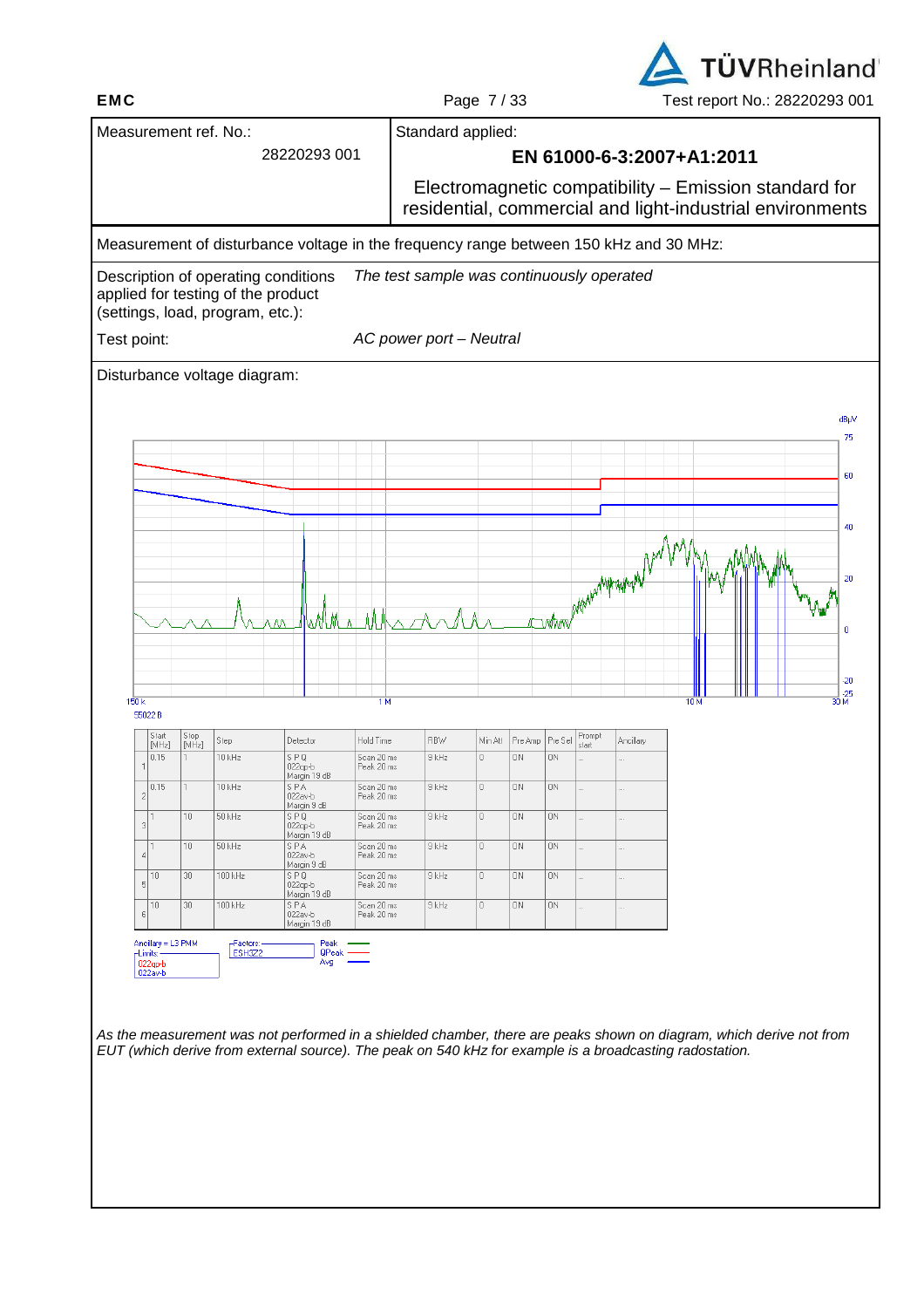

| Measurement ref. No.:                                                                                         |                                                                                       | Standard applied:     |                                                            |                                  |                                                                                                                    |  |
|---------------------------------------------------------------------------------------------------------------|---------------------------------------------------------------------------------------|-----------------------|------------------------------------------------------------|----------------------------------|--------------------------------------------------------------------------------------------------------------------|--|
|                                                                                                               | 28220293 001                                                                          |                       |                                                            | EN 61000-6-3:2007+A1:2011        |                                                                                                                    |  |
|                                                                                                               |                                                                                       |                       |                                                            |                                  | Electromagnetic compatibility - Emission standard for<br>residential, commercial and light-industrial environments |  |
|                                                                                                               | Measurement of radiated disturbances in the frequency range between 30 MHz and 1 GHz: |                       |                                                            |                                  |                                                                                                                    |  |
| Description of operating conditions<br>applied for testing of the product<br>(settings, load, program, etc.): |                                                                                       |                       | The test sample was continuously operated                  |                                  |                                                                                                                    |  |
| Test point:                                                                                                   |                                                                                       | Enclosure port.       |                                                            |                                  |                                                                                                                    |  |
| Description of measurement area:                                                                              |                                                                                       |                       |                                                            |                                  | The measurement was carried out on site, at the place of manufacturer                                              |  |
| Measurement distance:                                                                                         |                                                                                       | 10 <sub>m</sub>       |                                                            |                                  |                                                                                                                    |  |
| Height of antenna:                                                                                            |                                                                                       | $1-4m$                |                                                            |                                  |                                                                                                                    |  |
| Polarisation of antenna                                                                                       |                                                                                       | Vertical, horizontal. |                                                            |                                  |                                                                                                                    |  |
| Description of cables:                                                                                        |                                                                                       |                       | Power supply cable, 5x6 $mm^2$ , 8 m long                  |                                  |                                                                                                                    |  |
| Measurement results:                                                                                          |                                                                                       |                       | Valuable disturbance field strength could not be measured. |                                  |                                                                                                                    |  |
| Frequency                                                                                                     | Measured<br>value                                                                     | Ambient noise         | <b>Actual</b><br>disturbance                               | <b>Limit value</b><br>(for 10 m) | Polarisation of<br>the antenna                                                                                     |  |
| <b>MHz</b>                                                                                                    | dBµV                                                                                  | dBµV/m                | level<br>dBµV/m                                            | dBµV/m                           | v/h                                                                                                                |  |
| $\overline{a}$                                                                                                | Ĭ.                                                                                    | $\overline{a}$        | -                                                          | ۰                                |                                                                                                                    |  |
|                                                                                                               |                                                                                       |                       |                                                            |                                  |                                                                                                                    |  |
|                                                                                                               |                                                                                       |                       |                                                            |                                  |                                                                                                                    |  |
|                                                                                                               |                                                                                       |                       |                                                            |                                  |                                                                                                                    |  |
|                                                                                                               |                                                                                       |                       |                                                            |                                  |                                                                                                                    |  |
|                                                                                                               |                                                                                       |                       |                                                            |                                  |                                                                                                                    |  |
|                                                                                                               |                                                                                       |                       |                                                            |                                  |                                                                                                                    |  |
|                                                                                                               |                                                                                       |                       |                                                            |                                  |                                                                                                                    |  |
|                                                                                                               |                                                                                       |                       |                                                            |                                  |                                                                                                                    |  |
|                                                                                                               |                                                                                       |                       |                                                            |                                  |                                                                                                                    |  |
|                                                                                                               |                                                                                       |                       |                                                            |                                  |                                                                                                                    |  |
|                                                                                                               |                                                                                       |                       |                                                            |                                  |                                                                                                                    |  |
| Note(s): ---                                                                                                  |                                                                                       |                       |                                                            |                                  |                                                                                                                    |  |
|                                                                                                               |                                                                                       |                       |                                                            |                                  |                                                                                                                    |  |
|                                                                                                               |                                                                                       |                       |                                                            |                                  |                                                                                                                    |  |
|                                                                                                               |                                                                                       |                       |                                                            |                                  |                                                                                                                    |  |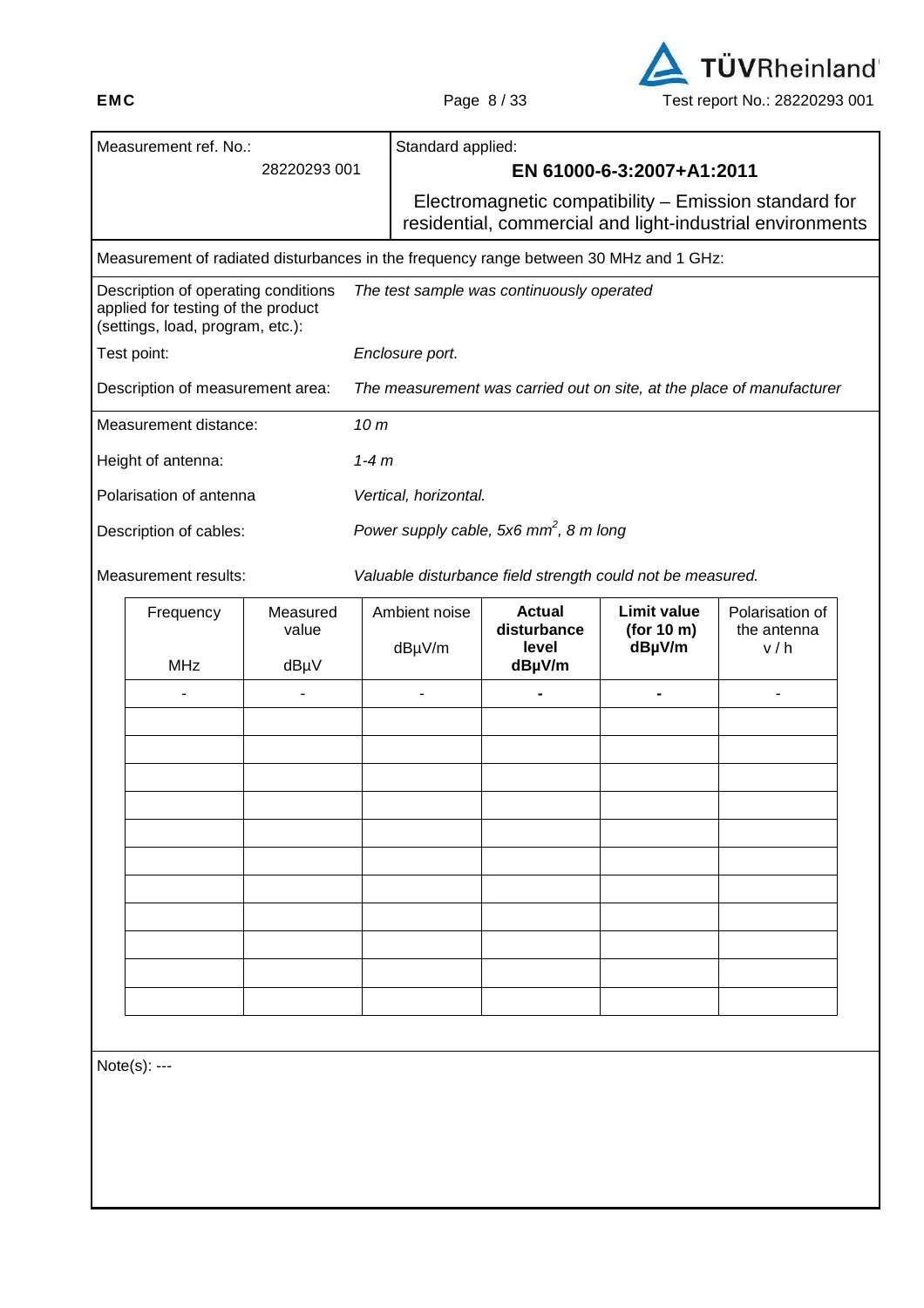TÜVRheinland **EMC** Page 9 / 33 Test report No.: 28220293 001

Measurement ref. No.:

28220293 001

Standard applied:

# **EN 61000-6-3:2007+A1:2011**

Electromagnetic compatibility – Emission standard for residential, commercial and light-industrial environments

Test instruments used:

| Denomination             | Manufacturer | Type               | Serial No.                | Next calibration | Applied     |
|--------------------------|--------------|--------------------|---------------------------|------------------|-------------|
| Measuring receiver       | R & S        | ESCS <sub>30</sub> | 836858/003                | 2014-07          |             |
| Measuring receiver       | <b>NARDA</b> | $9010 - 9060$      | 495WX10801+<br>001WX00809 | $2014 - 0.3$     | $\boxtimes$ |
| Artificial mains network | R & S        | ESH3-Z5            | 827729/018                | 2016-02          |             |
| Artificial mains network | Schwarzbeck  | <b>NNLK 8129</b>   | 8129-201                  | 2016-05          | $\boxtimes$ |
| Pulse limiter            | R & S        | ESH3-Z2            |                           | 2016-03          | $\boxtimes$ |
| Biconical antenna        | Emco         | 3104               | 4672                      | 2014-06          |             |
| Log.-per. antenna        | Emco         | 3146               | 3902                      | 2014-06          |             |
| Biconilog antenna        | ETS-Lindgren | 3142c              | 00035886                  | 2015-10          | $\boxtimes$ |

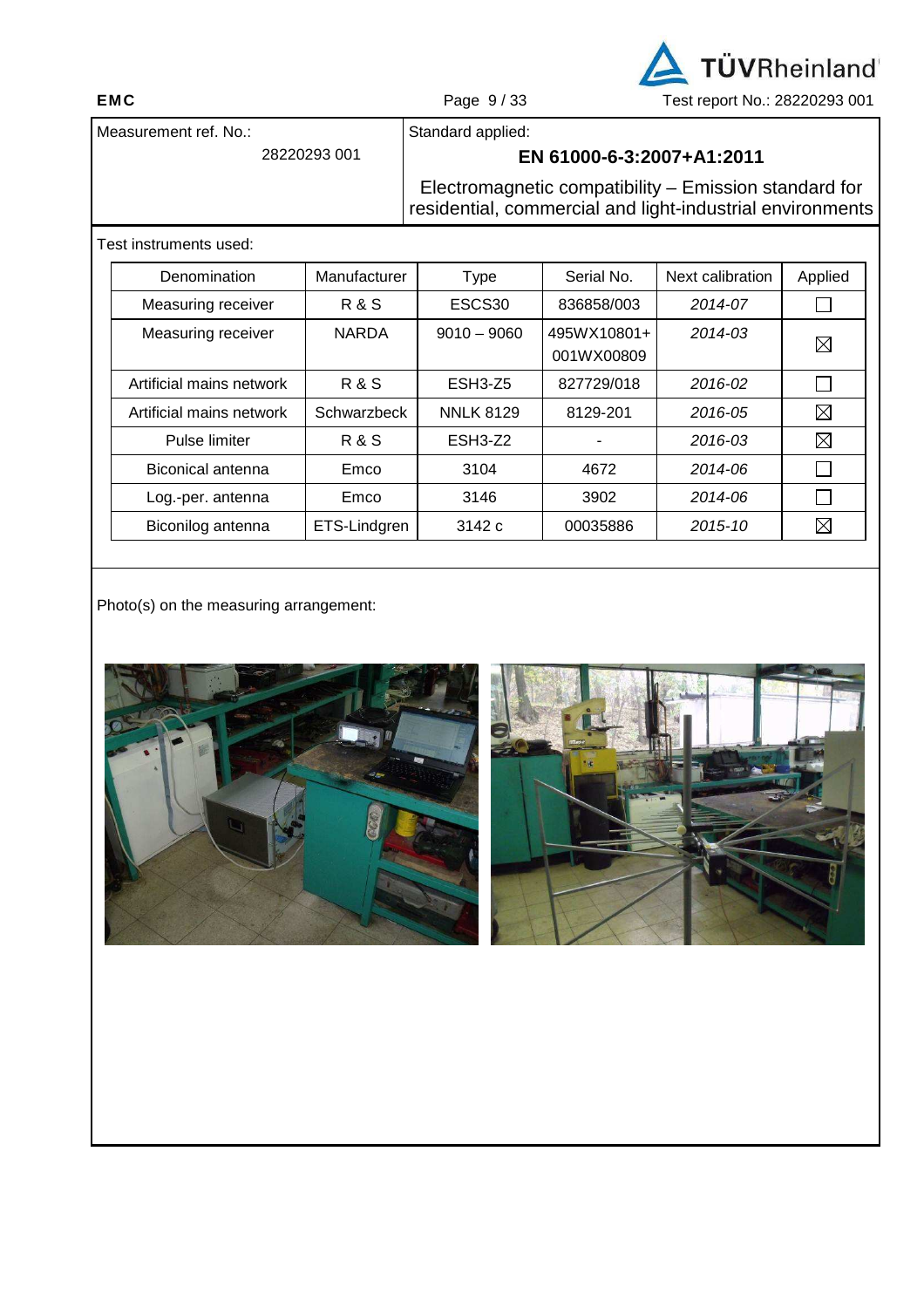

| Measurement ref. No.:<br>28220293 001                                      |            |                         | Standard applied: EN 61000-3-2:2006+A1:2009+A2:2009 |  |
|----------------------------------------------------------------------------|------------|-------------------------|-----------------------------------------------------|--|
|                                                                            |            |                         | Harmonic current                                    |  |
| Date of measurement:                                                       | 2013-10-17 |                         |                                                     |  |
| Ambient conditions:                                                        |            |                         |                                                     |  |
| Ambient temperature:                                                       | 21 °C      |                         |                                                     |  |
| Relative humidity:                                                         | 53 %       |                         |                                                     |  |
| Air pressure:                                                              | 1013 hPa   |                         |                                                     |  |
| Test setup:                                                                |            |                         |                                                     |  |
| Laboratory test:                                                           |            | Post-installation test: | $\boxtimes$                                         |  |
| Calculated measurement uncertainty for harmonic current: $\pm$ 0.25 % k= 2 |            |                         |                                                     |  |
| Evaluation based on the test results:                                      |            |                         |                                                     |  |
| <b>Passed</b>                                                              |            | $\boxtimes$             | Failed                                              |  |
| Note:<br>The measurement was performed on the place of applicant.          |            |                         |                                                     |  |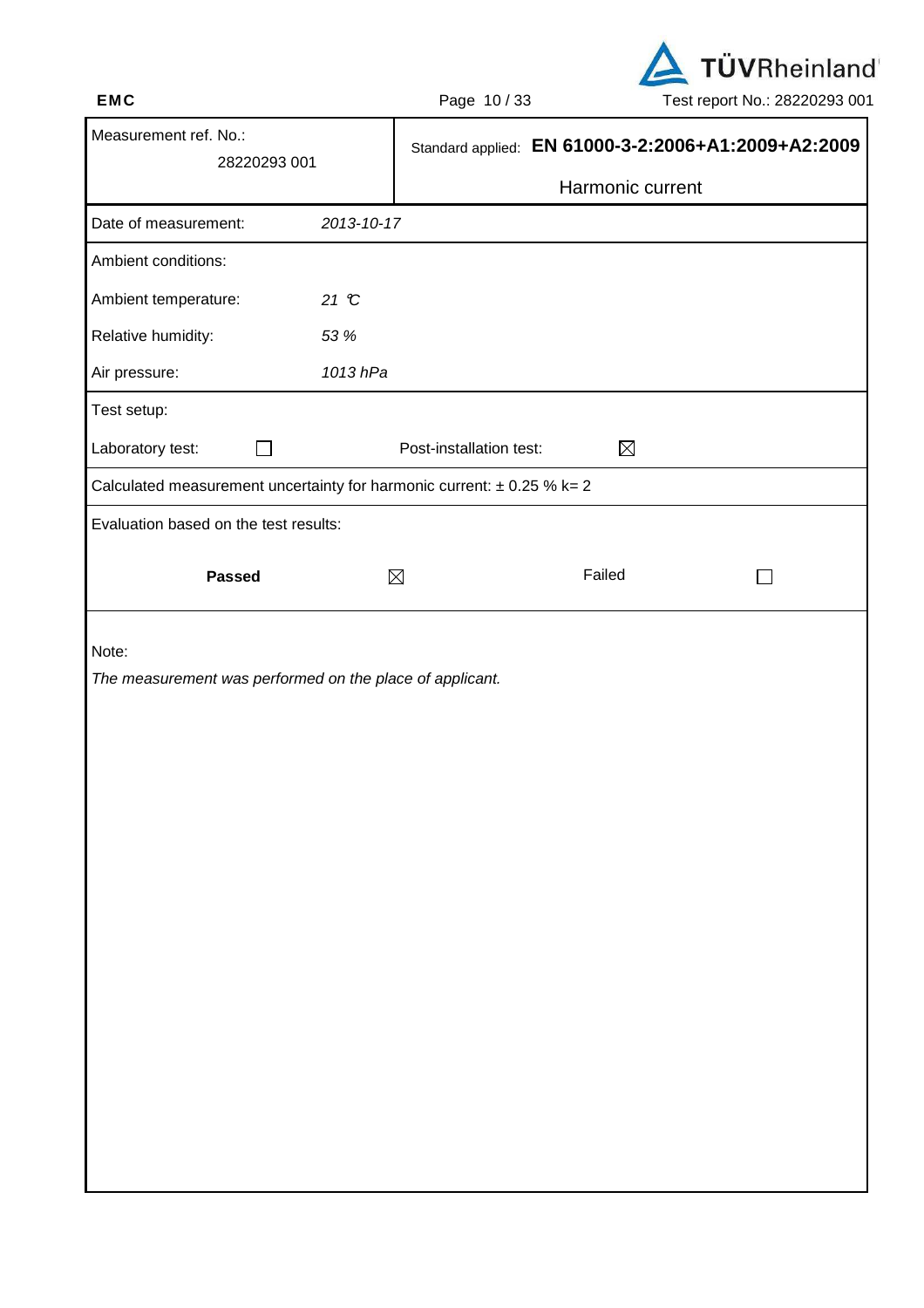

| Measurement ref. No.:<br>28220293 001                                                                            | Standard applied: EN 61000-3-2:2006+A1:2009+A2:2009 |
|------------------------------------------------------------------------------------------------------------------|-----------------------------------------------------|
|                                                                                                                  | Harmonic current                                    |
| Operating conditions:                                                                                            |                                                     |
| Description of operating<br>conditions applied for testing of<br>the product (settings, load,<br>program, etc.): | The test sample was continuously operated           |
| Allowed max. values of harmonic current of class "A" equipment:                                                  |                                                     |
| Harmonic No.                                                                                                     | Limit for harmonic current                          |
|                                                                                                                  | Odd harmonics                                       |
| 3                                                                                                                | 2.30                                                |
| 5                                                                                                                | 1.14                                                |
| $\overline{7}$                                                                                                   | 0.77                                                |
| 9                                                                                                                | 0.40                                                |
| 11                                                                                                               | 0.33                                                |
| 13                                                                                                               | 0.21                                                |
| $15 \le n \le 39$                                                                                                | $0.15 \times (15/n)$                                |
|                                                                                                                  | Even harmonics                                      |
| $\overline{2}$                                                                                                   | 1.08                                                |
| 4                                                                                                                | 0.43                                                |
| 6                                                                                                                | 0.3                                                 |
| $8 \le n \le 40$                                                                                                 | $0.23 \times (8/n)$                                 |
| Test point:<br>mains connection                                                                                  |                                                     |
| Note(s):<br>---                                                                                                  |                                                     |
|                                                                                                                  |                                                     |
|                                                                                                                  |                                                     |
|                                                                                                                  |                                                     |
|                                                                                                                  |                                                     |
|                                                                                                                  |                                                     |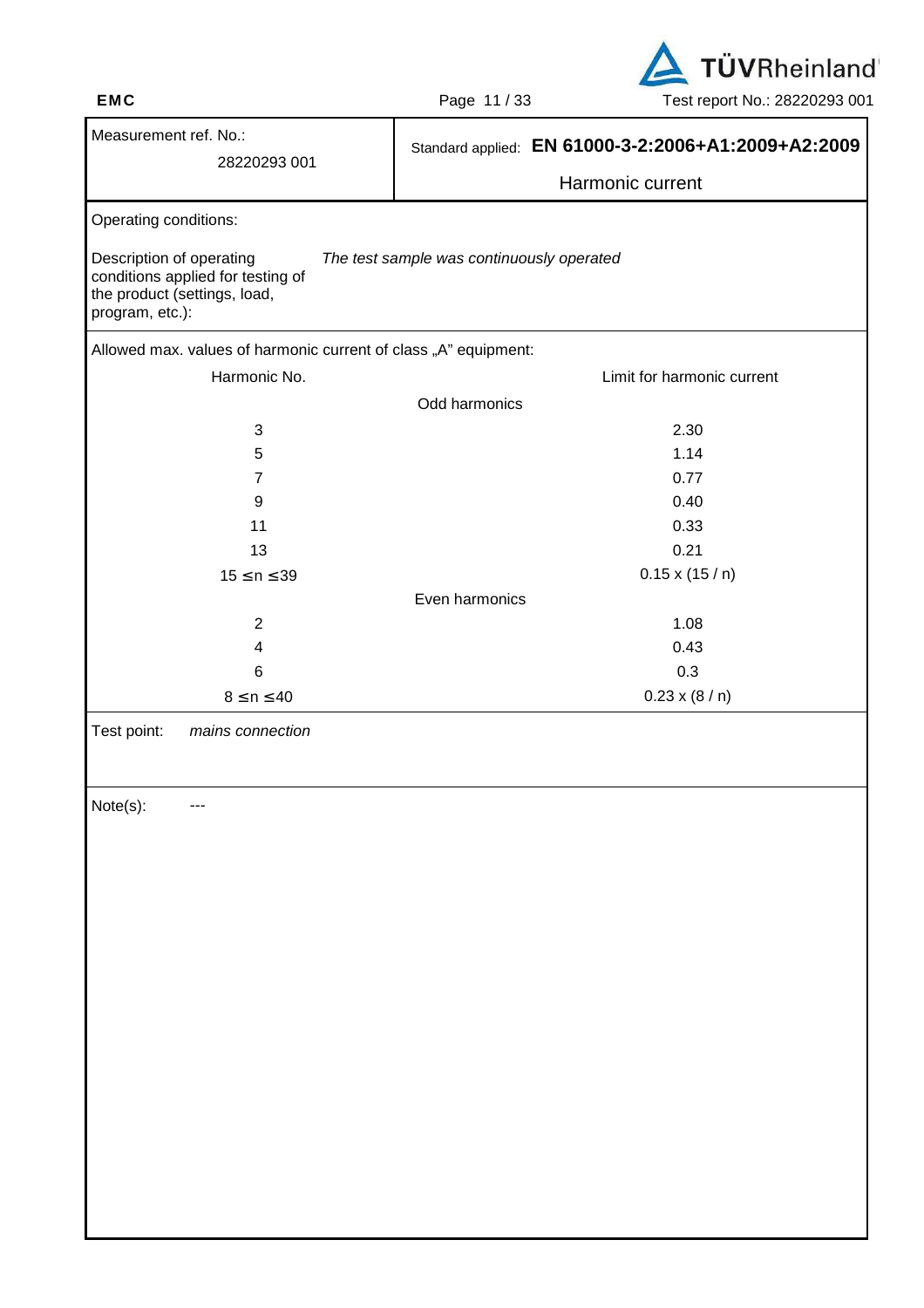

Measurement ref. No.:

## 28220293 001

# Standard applied: **EN 61000-3-2:2006+A1:2009+A2:2009**

# Harmonic current

### Measuring on main terminal Neutral

| $Voltaqe = 234.761 V$ |  |                | Voltage Distortion =   | $2.69$ %        |
|-----------------------|--|----------------|------------------------|-----------------|
| Current = $15.356$ A  |  |                | $Current$ Distortion = | $5.37$ $%$      |
| Power $=-2724.793$ W  |  | Apparent Power |                        | $= 3604.917 VA$ |
| $CosPhi(1) = -0.757$  |  | Power Factor   |                        | $= -0.756$      |
| Phase $=$ L1          |  |                |                        |                 |
|                       |  |                |                        |                 |

| Hn      | Ι<br>rms      | Percentage   | Phase             | Limits      | FAIL |
|---------|---------------|--------------|-------------------|-------------|------|
|         | $-0.068$<br>Α | $-0.45$<br>ႜ |                   | no limit    |      |
| DC<br>1 | 15.330 A      | 100.00<br>៖  | $+139.22°$        | no limit    |      |
|         |               |              |                   |             |      |
| 2       | $0.162$ A     | 1.06<br>ႜ    | $+123.24°$        | 1.080 A     |      |
| 3       | 0.258A        | 1.68<br>ి    | $+6.31°$          | 2.300<br>Α  |      |
| 4       | 0.024<br>Α    | 0.16<br>ႜ    | +62.87°           | 0.430<br>Α  |      |
| 5       | 0.643A        | 4.19<br>န့   | $-58.31°$         | 1.140 A     |      |
| 6       | 0.017<br>Α    | 0.11<br>ి    | $+44.64^{\circ}$  | 0.300<br>Α  |      |
| 7       | 0.396<br>Α    | 2.59<br>៖    | $+125.73°$        | 0.770<br>Α  |      |
| 8       | 0.017<br>Α    | 0.11<br>န့   | $+29.47°$         | 0.230<br>Α  |      |
| 9       | 0.015<br>Α    | 0.10<br>៖    | -142.02°          | 0.400<br>Α  |      |
| 10      | 0.020<br>Α    | 0.13<br>್ಠಿ  | $+7.35^{\circ}$   | $0.184$ A   |      |
| 11      | 0.012<br>Α    | 0.08<br>៖    | $+90.16°$         | 0.330 A     |      |
| 12      | 0.017<br>Α    | 0.11<br>ႜ    | $-13.29°$         | $0.153$ A   |      |
| 13      | 0.067<br>Α    | 0.44<br>န့   | $+117.63°$        | 0.210<br>Α  |      |
| 14      | 0.017<br>Α    | 0.11<br>ႜ    | $-31.20°$         | 0.131<br>Α  |      |
| 15      | 0.014<br>A    | 0.09<br>န့   | $+156.79°$        | 0.150<br>Α  |      |
| 16      | 0.017<br>Α    | 0.11<br>ి    | $-50.34$ °        | 0.115<br>Α  |      |
| 17      | 0.038<br>Α    | 0.25<br>န့   | $+95.87°$         | 0.132A      |      |
| 18      | 0.017<br>Α    | 0.11<br>ి    | $-66.38^{\circ}$  | 0.102<br>Α  |      |
| 19      | 0.024<br>Α    | 0.15<br>န့   | $+107.22$ °       | 0.118<br>Α  |      |
| 20      | 0.017<br>Α    | 0.11<br>ి    | $-84.26$ °        | 0.092<br>Α  |      |
| 21      | 0.009<br>Α    | 0.06<br>ႜ    | +71.51°           | 0.107<br>Α  |      |
| 22      | 0.015<br>Α    | 0.10<br>ి    | $-90.38°$         | 0.084A      |      |
| 23      | 0.025<br>Α    | 0.16<br>ႜ    | $+69.38°$         | 0.098<br>Α  |      |
| 24      | 0.022<br>Α    | 0.15<br>ႜ    | $-99.85°$         | 0.077 A     |      |
| 25      | 0.015<br>Α    | 0.10<br>៖    | $+52.08°$         | 0.090<br>Α  |      |
| 26      | 0.014 A       | 0.09<br>ႜ    | $-148.47^{\circ}$ | 0.071<br>A  |      |
| 27      | 0.013 A       | 0.08<br>န့   | $+20.62°$         | 0.083<br>Α  |      |
| 28      | 0.012 A       | 0.08<br>ႜ    | $+114.12°$        | 0.066<br>Α  |      |
| 29      | 0.012<br>A    | 0.08<br>န့   | $+26.08°$         | 0.078A      |      |
| 30      | 0.015<br>Α    | 0.10<br>ႜ    | -173.47°          | 0.061<br>Α  |      |
| 31      | 0.006<br>Α    | 0.04<br>န့   | $-19.54°$         | 0.073<br>Α  |      |
| 32      |               |              | $+165.23°$        |             |      |
|         | 0.010 A       | 0.07<br>ి    |                   | 0.058<br>Α  |      |
| 33      | 0.011<br>Α    | 0.07<br>ႜ    | $-38.70°$         | 0.068<br>Α  |      |
| 34      | 0.011<br>Α    | 0.07<br>န့   | $+145.22°$        | 0.054A      |      |
| 35      | 0.008<br>Α    | 0.05<br>ႜ    | $-51.22^{\circ}$  | $0.064$ A   |      |
| 36      | 0.009 A       | 0.06<br>န့   | $+119.78°$        | 0.051 A     |      |
| 37      | 0.007<br>Α    | 0.04<br>៖    | $-56.42°$         | 0.061<br>Α  |      |
| 38      | 0.008<br>Α    | 0.05<br>៖    | $+96.21°$         | 0.048A      |      |
| 39      | 0.006<br>Α    | 0.04<br>ႜ    | $-97.84°$         | 0.058A      |      |
| 40      | 0.008<br>Α    | 0.05<br>៖    | $+77.00°$         | 0.046A      |      |
| 41      | $0.007$ A     | 0.05<br>್ಠಿ  | $-124.82^{\circ}$ | no limit    |      |
| 42      | 0.008<br>Α    | 0.05<br>နွ   | $+52.86°$         | limit<br>no |      |
| 43      | 0.008<br>Α    | 0.05<br>န့   | $-123.63^{\circ}$ | limit<br>no |      |
| 44      | 0.007<br>Α    | 0.05<br>န့   | $+30.03°$         | limit<br>no |      |
| 45      | 0.005<br>Α    | 0.03<br>ႜ    | $-158.42$ °       | limit<br>no |      |
| 46      | 0.006<br>Α    | 0.04<br>န့   | $+9.04°$          | limit<br>no |      |
| 47      | 0.006<br>Α    | 0.04<br>ಕಿ   | $-178.09°$        | no limit    |      |
| 48      | 0.006<br>Α    | 0.04<br>နွ   | $-14.60°$         | limit<br>no |      |
| 49      | 0.006<br>Α    | 0.04<br>နွ   | +156.92°          | limit<br>no |      |
| 50      | $0.005$ A     | န့<br>0.03   | $-35.84°$         | limit<br>no |      |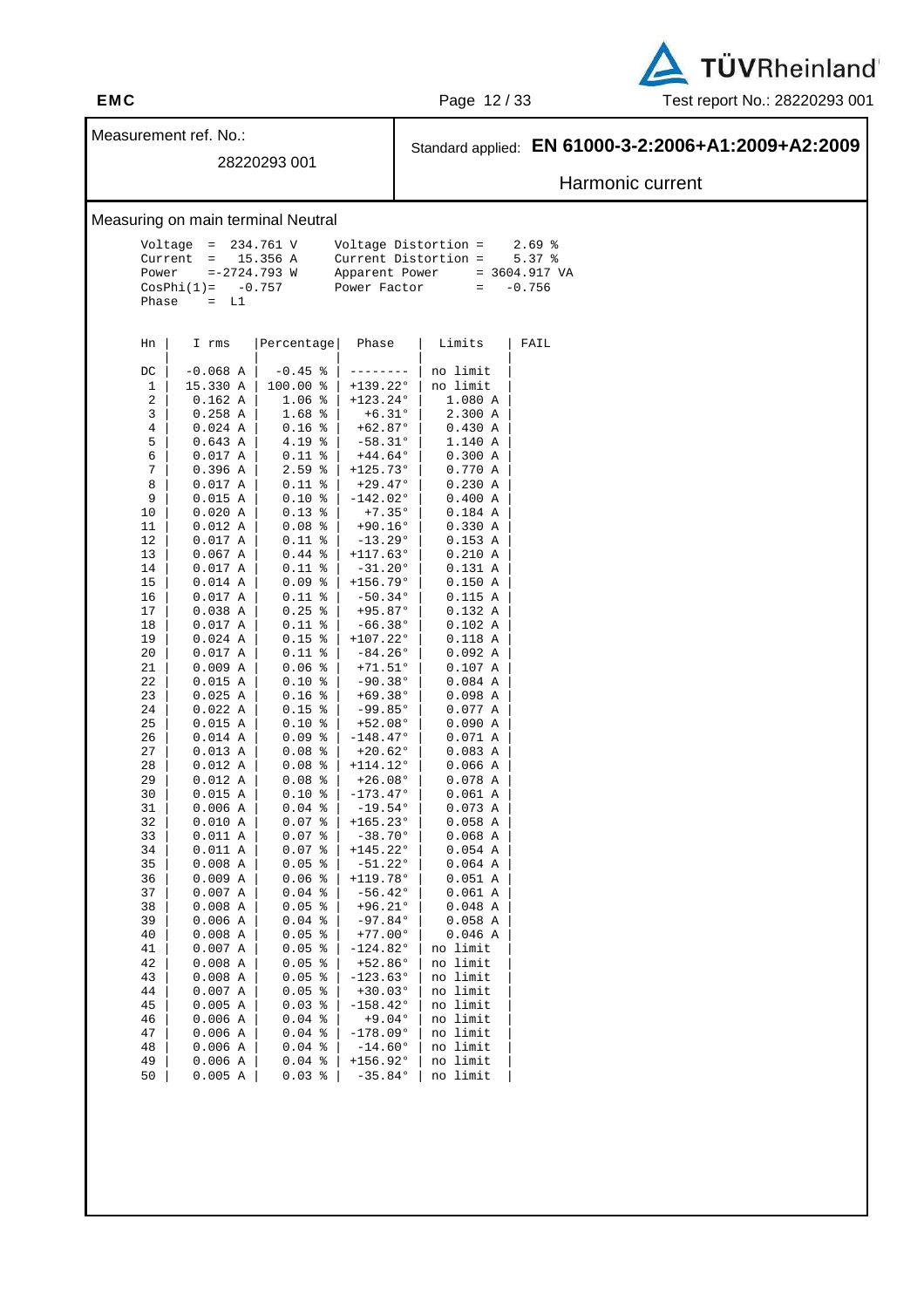

Measurement ref. No.:

### 28220293 001

# Standard applied: **EN 61000-3-2:2006+A1:2009+A2:2009**

# Harmonic current

Test instruments used:

| Denomination                                            | Manufacturer | <b>Type</b>      | Serial No. | Next calibration | Applied     |
|---------------------------------------------------------|--------------|------------------|------------|------------------|-------------|
| Digital flickermeter-<br>Real time harmonic<br>analyser | <b>PMM</b>   | <b>PMM 1000</b>  | H90598     | 2014-05          | $\boxtimes$ |
| Power supply                                            | Kikusui      | <b>PCR 2000L</b> | A0000233   | 2014-06          |             |
| Power supply                                            | Kikusui      | <b>PCR 2000L</b> | A0000448   | 2014-06          |             |
| Power supply                                            | Kikusui      | <b>PCR 2000L</b> | A0000449   | 2014-06          |             |
| Digital multimeter                                      | Norma        | <b>MP 14</b>     | X529116C   | 2014-08          | $\boxtimes$ |
| Clamp on probe                                          | <b>HIOKI</b> | 9018             | 040435909  | 2014-05          |             |

### Additional information:

\* The power supplies are not calibrated instruments. Their output parameters are checked during each measurement.

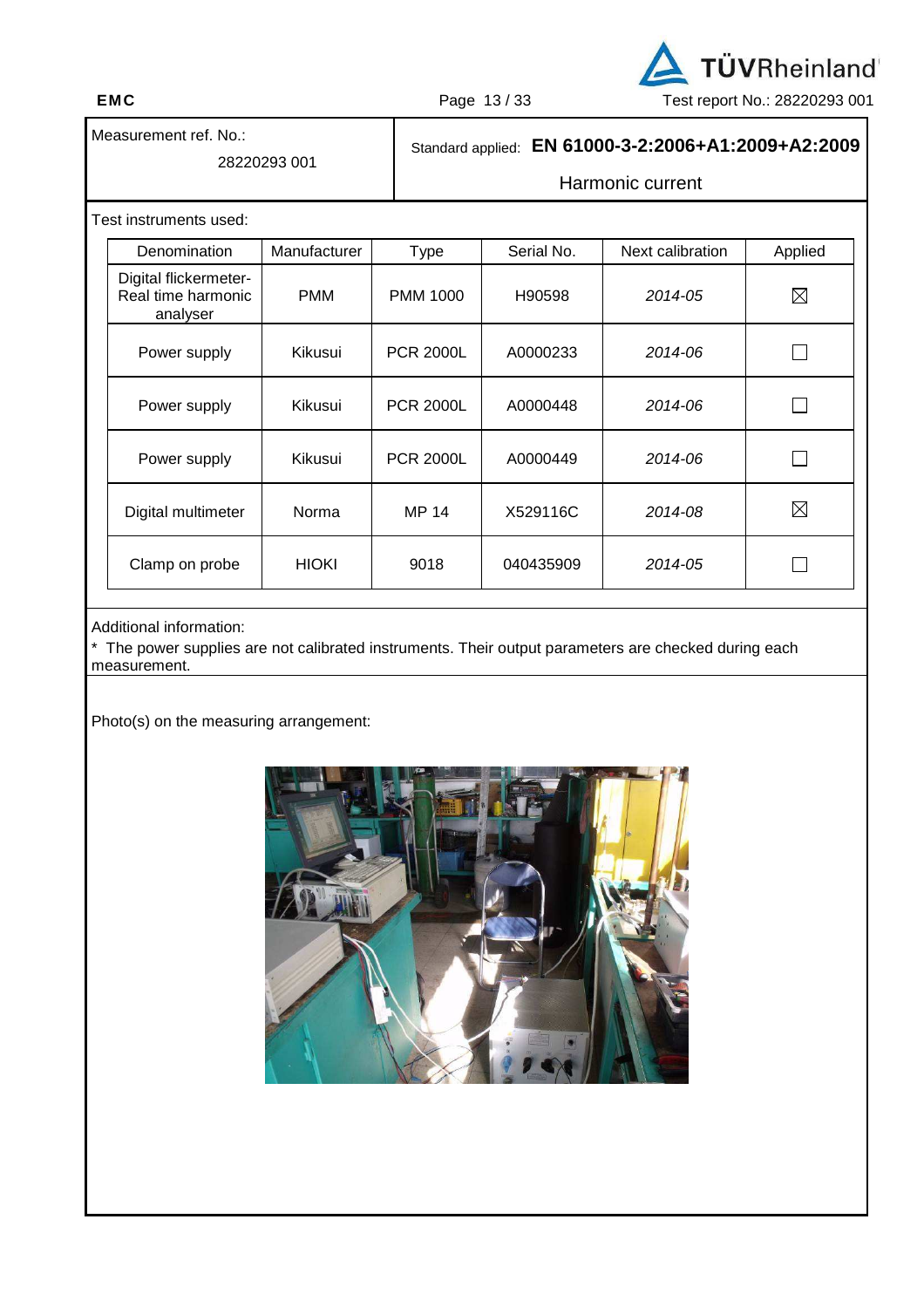| <b>TUVRheinland</b>           |
|-------------------------------|
| Test report No.: 28220293 001 |

| <b>EMC</b>                                                                                                                                                          | Page 14/33        | Test report No.: 28220293 001             |
|---------------------------------------------------------------------------------------------------------------------------------------------------------------------|-------------------|-------------------------------------------|
| Measurement ref. No.:                                                                                                                                               | Standard applied: |                                           |
| 28220293 001                                                                                                                                                        |                   | EN 61000-4-2:2009                         |
|                                                                                                                                                                     |                   | Immunity against electrostatic discharges |
| 2013-10-16<br>Date of measurement:                                                                                                                                  |                   |                                           |
| Ambient conditions:                                                                                                                                                 |                   |                                           |
| Ambient temperature:<br>18 °C                                                                                                                                       |                   |                                           |
| 60 %<br>Relative humidity:                                                                                                                                          |                   |                                           |
| 1006 hPa<br>Air pressure                                                                                                                                            |                   |                                           |
| Test setup:                                                                                                                                                         |                   |                                           |
| Laboratory test                                                                                                                                                     |                   | Post-installation test $\boxtimes$        |
| Calculated measurement uncertainty<br>measurement uncertainty of current measurement: 2,5 %, k= 2<br>measurement uncertainty of time measurement: $\pm$ 110ps, k= 2 |                   |                                           |
| Evaluation based on the test results:                                                                                                                               |                   |                                           |
| Passed $\boxtimes$                                                                                                                                                  |                   | Failed                                    |
| Note(s):<br>The measurement was performed on the place of applicant.                                                                                                |                   |                                           |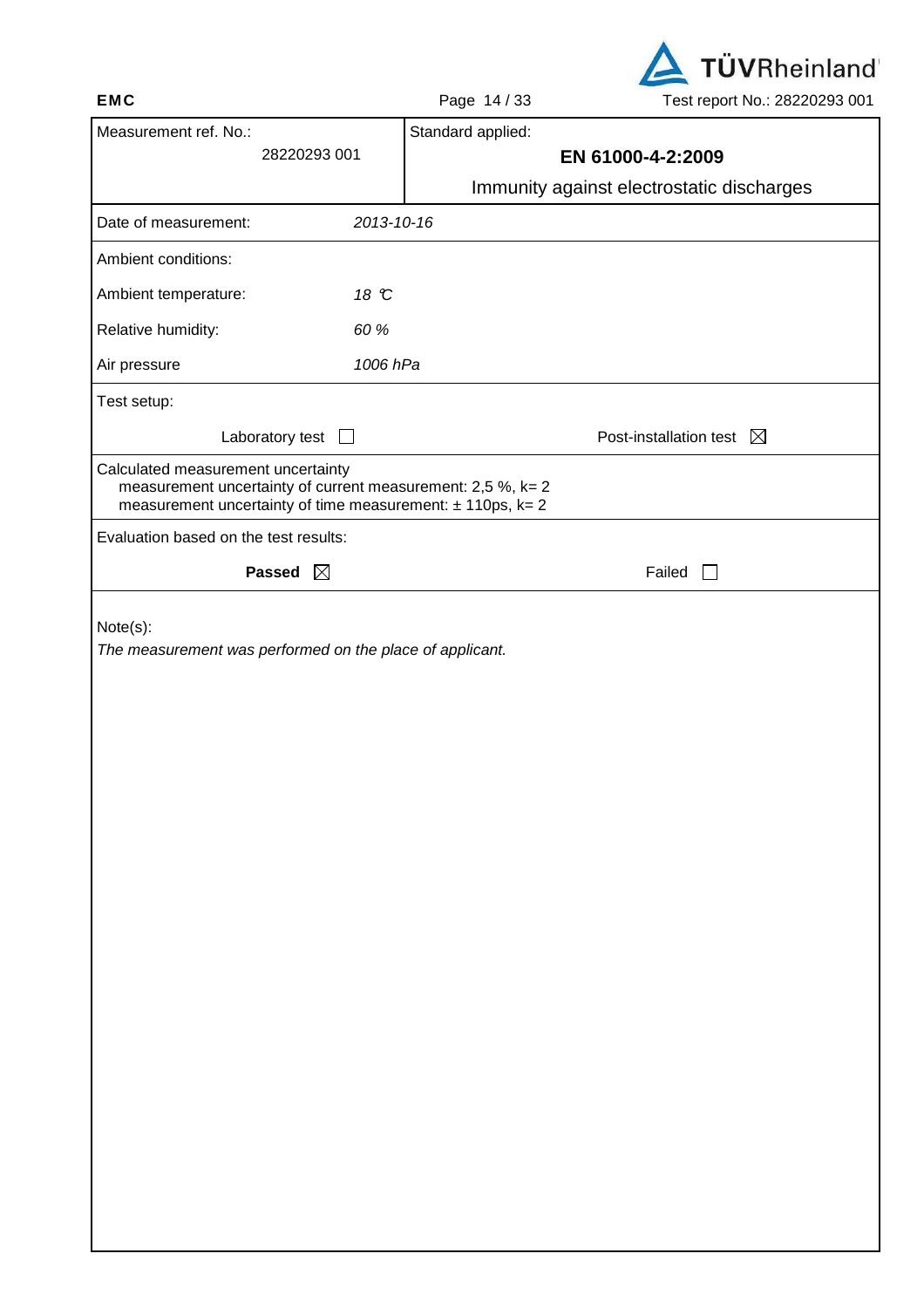

| Measurement ref. No.:                                                                                         |                                                                |  | Standard applied:                                                                                                  |  |  |
|---------------------------------------------------------------------------------------------------------------|----------------------------------------------------------------|--|--------------------------------------------------------------------------------------------------------------------|--|--|
| 28220293 001                                                                                                  |                                                                |  | EN 61000-4-2:2009                                                                                                  |  |  |
|                                                                                                               |                                                                |  | Immunity against electrostatic discharges                                                                          |  |  |
| Operating conditions:                                                                                         |                                                                |  |                                                                                                                    |  |  |
| Description of operating conditions<br>applied for testing of the product<br>(settings, load, program, etc.): |                                                                |  | The test sample was continuously operated                                                                          |  |  |
| Performance criterion                                                                                         | A                                                              |  | Normal operation within the prescribed limits.                                                                     |  |  |
|                                                                                                               | $\boxtimes$<br>B                                               |  | After a temporary degradation or failure of function the normal<br>operation is restored automatically.            |  |  |
|                                                                                                               | C                                                              |  | After a temporary degradation or failure of function the normal<br>operation is restored by the operator's action. |  |  |
| Test voltage:                                                                                                 | 4kV                                                            |  |                                                                                                                    |  |  |
| Number of discharges:                                                                                         |                                                                |  | 10 positive + 10 negative, each of tested points.                                                                  |  |  |
| Method of discharges:                                                                                         |                                                                |  | Direct and indirect contact discharge.                                                                             |  |  |
| Place of discharges (tested points):                                                                          | Metallic parts of EUT, vertical and horisontal coupling plane. |  |                                                                                                                    |  |  |
| Operation of the EUT during the<br>test:                                                                      |                                                                |  | No change was observed in the operation of the equipment.<br>Performance criterion is complied with 'A'.           |  |  |

Test level and performance criterion are specified in EN 61000-6-1:2007 standard.







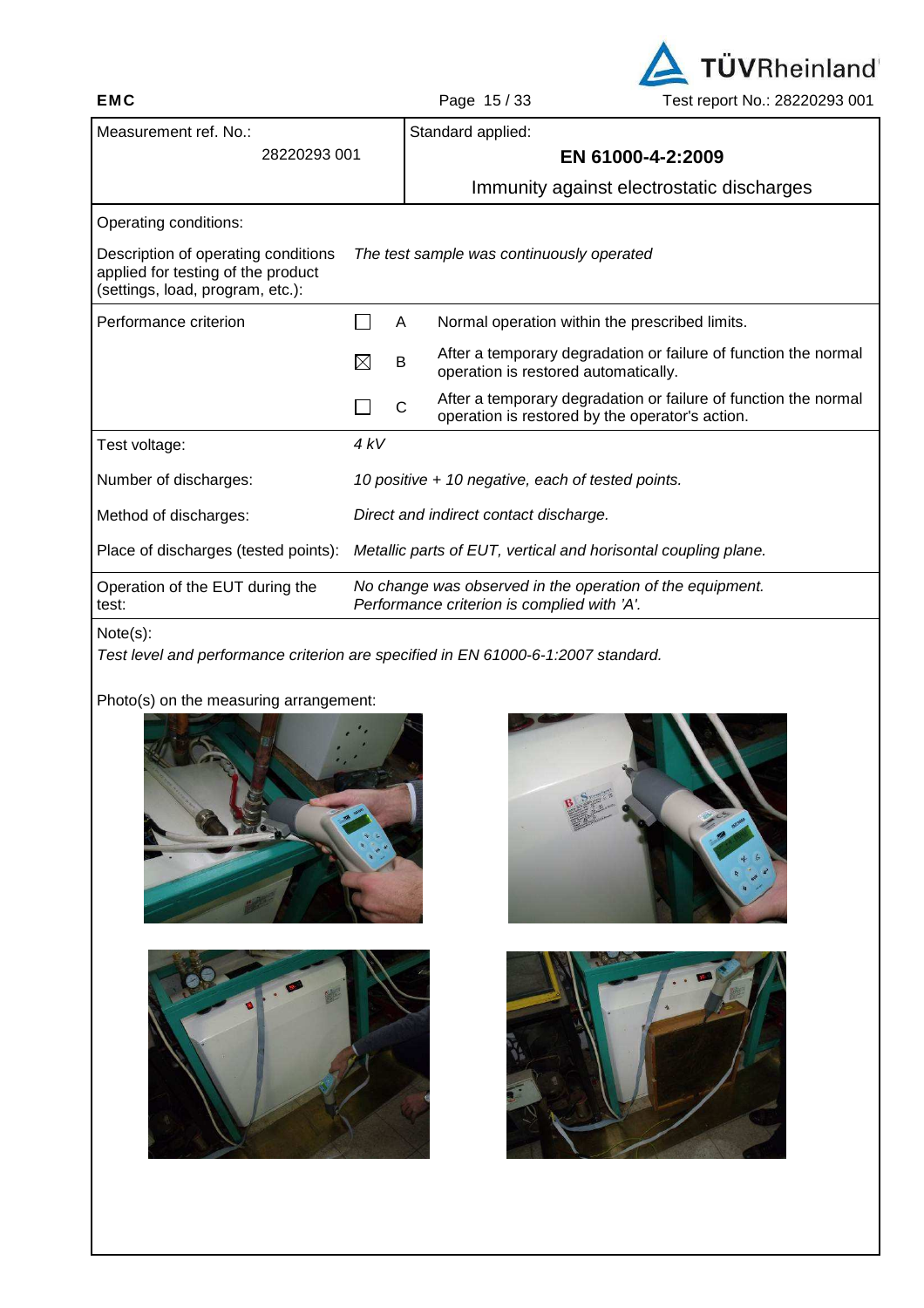

| Measurement ref. No.:                                                                                         |                                                                                                          |   | Standard applied:                                                                                                  |  |  |  |
|---------------------------------------------------------------------------------------------------------------|----------------------------------------------------------------------------------------------------------|---|--------------------------------------------------------------------------------------------------------------------|--|--|--|
| 28220293 001                                                                                                  |                                                                                                          |   | EN 61000-4-2:2009                                                                                                  |  |  |  |
|                                                                                                               |                                                                                                          |   | Immunity against electrostatic discharges                                                                          |  |  |  |
| Operating conditions:                                                                                         |                                                                                                          |   |                                                                                                                    |  |  |  |
| Description of operating conditions<br>applied for testing of the product<br>(settings, load, program, etc.): |                                                                                                          |   | The test sample was continuously operated                                                                          |  |  |  |
| Performance criterion                                                                                         |                                                                                                          | A | Normal operation within the prescribed limits.                                                                     |  |  |  |
|                                                                                                               | $\boxtimes$                                                                                              | B | After a temporary degradation or failure of function the normal<br>operation is restored automatically.            |  |  |  |
|                                                                                                               |                                                                                                          | C | After a temporary degradation or failure of function the normal<br>operation is restored by the operator's action. |  |  |  |
| Test voltage:                                                                                                 | 8 kV                                                                                                     |   |                                                                                                                    |  |  |  |
| Number of discharges:                                                                                         |                                                                                                          |   | 10 positive + 10 negative, each of tested points.                                                                  |  |  |  |
| Method of discharges:                                                                                         | Air discharge.                                                                                           |   |                                                                                                                    |  |  |  |
| Place of discharges (tested points):                                                                          | Display and the plastic enclosure of the appliance.                                                      |   |                                                                                                                    |  |  |  |
| Operation of the EUT during the<br>test:                                                                      | No change was observed in the operation of the equipment.<br>Performance criterion is complied with 'A'. |   |                                                                                                                    |  |  |  |
| .                                                                                                             |                                                                                                          |   |                                                                                                                    |  |  |  |

Test level and performance criterion are specified in EN 61000-6-1:2007 standard.





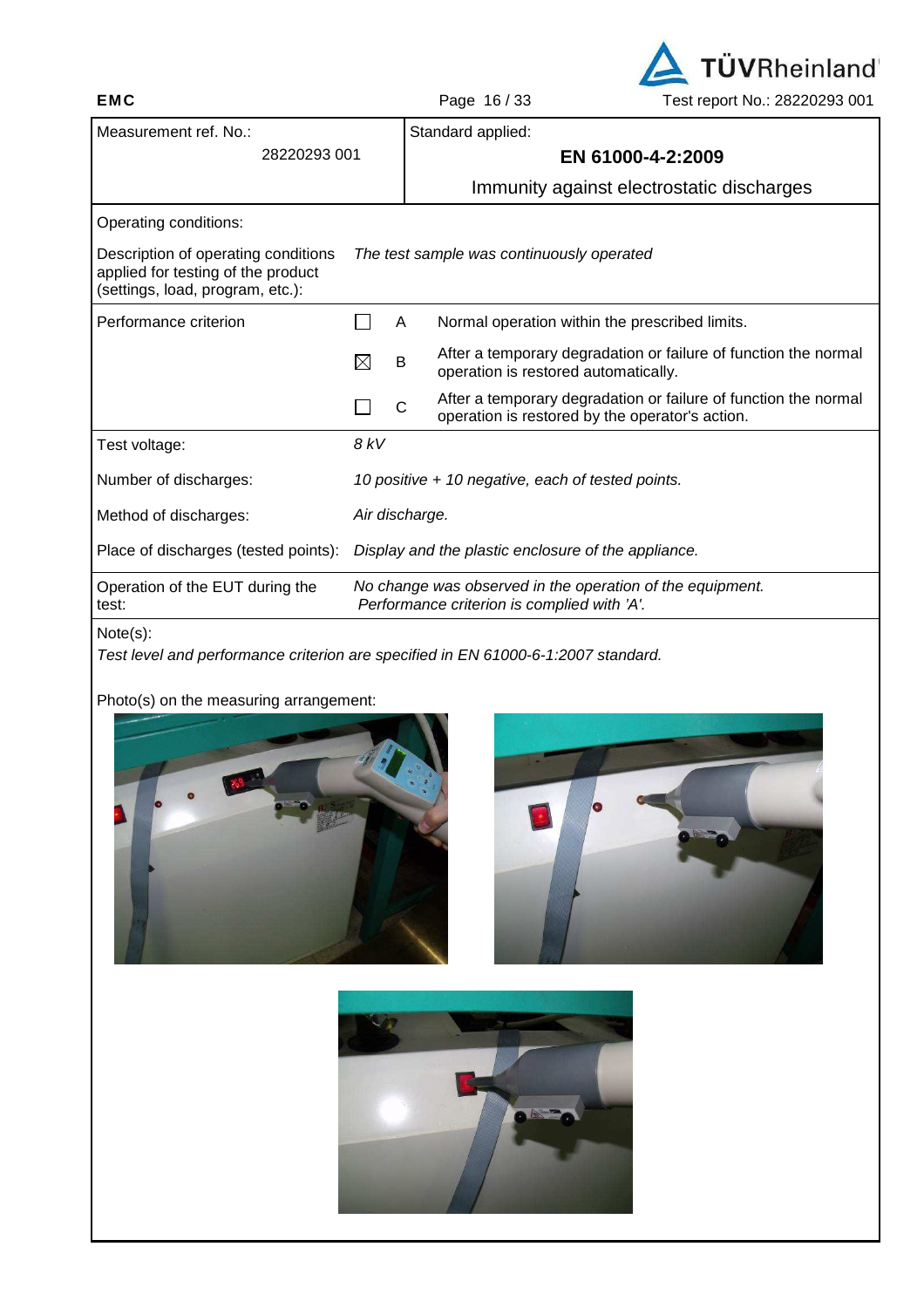

 $\boxtimes$ 

ESD generator | EMC-Partner | ESD3000 | 497 | 2014-05

# Measurement ref. No.: 28220293 001 Standard applied: **EN 61000-4-2:2009**  Immunity against electrostatic discharges Test instruments used: Denomination | Manufacturer | Type | Serial No. | Next calibration | Applied

Note(s): ---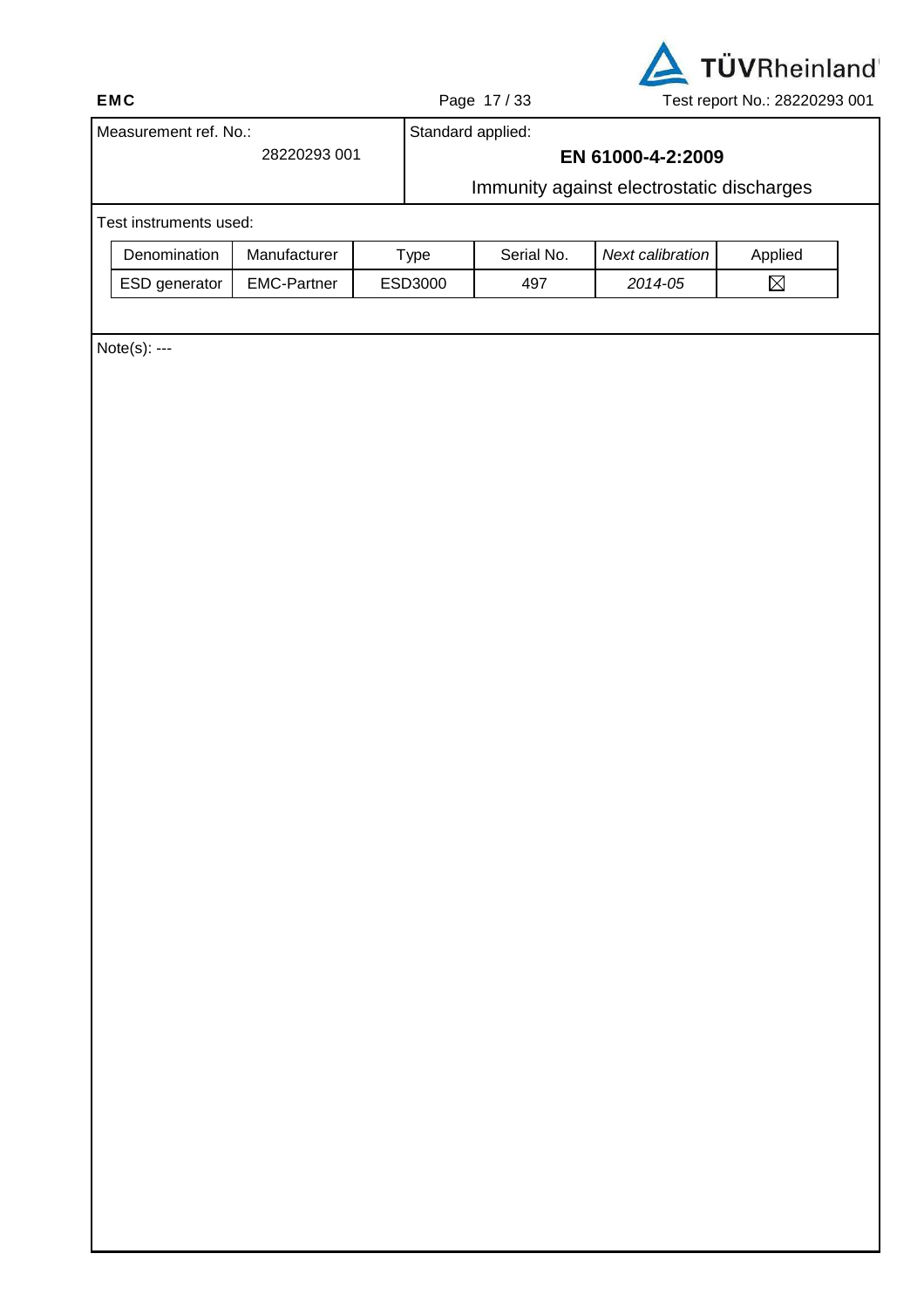

| ᄂس                                                                                                           | $r$ aye $10/33$<br><b>LEST LEDOLL INO COLLULED ON L</b>           |
|--------------------------------------------------------------------------------------------------------------|-------------------------------------------------------------------|
| Measurement ref. No.:<br>28220293 001                                                                        | Standard applied:<br>EN 61000-4-3:2006 + A1:2008 + A2:2010        |
|                                                                                                              | Radiated, radio-frequency, electromagnetic field<br>immunity test |
| Date of measurement:<br>2013-10-16                                                                           |                                                                   |
| Ambient conditions:                                                                                          |                                                                   |
| Ambient temperature:<br>18 °C                                                                                |                                                                   |
| Relative humidity:<br>59 %                                                                                   |                                                                   |
| 1006 hPa<br>Air pressure                                                                                     |                                                                   |
| Test setup:                                                                                                  |                                                                   |
| Laboratory test $\Box$                                                                                       | Post-installation test $\boxtimes$                                |
| Calculated measurement uncertainty<br>for radiated, radio-frequency electromagnetic fields: ±1.52 dBm k=1.64 |                                                                   |
| Evaluation based on the test results:                                                                        |                                                                   |
| Passed $\boxtimes$                                                                                           | Failed                                                            |
| Note(s):<br>The measurement was performed on the place of applicant.                                         |                                                                   |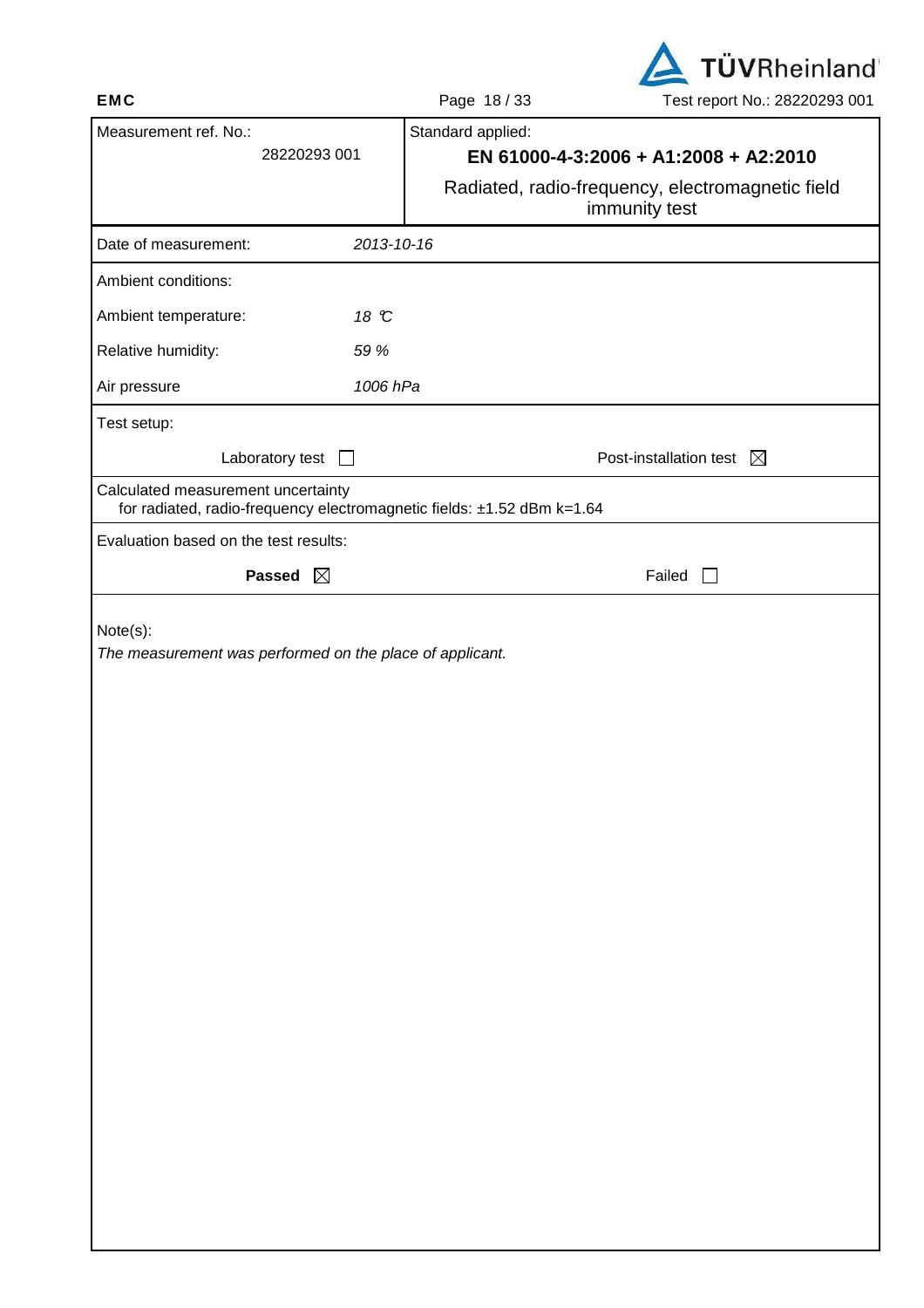

| ►™                                                                                                            |   | <b>696 137 JJ</b>                           |                                                            | LESLIEPUILINU ZUZZUZJU UU                                         |  |  |  |
|---------------------------------------------------------------------------------------------------------------|---|---------------------------------------------|------------------------------------------------------------|-------------------------------------------------------------------|--|--|--|
| Measurement ref. No.:<br>28220293 001                                                                         |   |                                             | Standard applied:<br>EN 61000-4-3:2006 + A1:2008 + A2:2010 |                                                                   |  |  |  |
|                                                                                                               |   |                                             |                                                            | Radiated, radio-frequency, electromagnetic field<br>immunity test |  |  |  |
| Operating conditions:                                                                                         |   |                                             |                                                            |                                                                   |  |  |  |
| Description of operating conditions<br>applied for testing of the product<br>(settings, load, program, etc.): |   |                                             | The test sample was continuously operated                  |                                                                   |  |  |  |
| Performance criterion                                                                                         | ⊠ | A                                           | Normal operation within the prescribed limits.             |                                                                   |  |  |  |
|                                                                                                               |   | B                                           | operation is restored automatically.                       | After a temporary degradation or failure of function the normal   |  |  |  |
|                                                                                                               |   | C                                           | operation is restored by the operator's action.            | After a temporary degradation or failure of function the normal   |  |  |  |
|                                                                                                               |   | 1.                                          | 2.                                                         | 3.                                                                |  |  |  |
| Frequency range:                                                                                              |   | 80-1000 MHz                                 | $1.4 - 2$ GHz                                              | $2 - 2.7$ GHz                                                     |  |  |  |
| Field strength:                                                                                               |   | 3 V/m                                       | 3 V/m                                                      | $1$ V/m                                                           |  |  |  |
| Modulation:                                                                                                   |   | 80 % AM; 1kHz                               | 80 % AM; 1kHz                                              | 80 % AM; 1kHz                                                     |  |  |  |
| Frequency step:                                                                                               |   | 0.25%                                       | 0.25%                                                      | 0.25%                                                             |  |  |  |
| Dwell time                                                                                                    |   | 1 s                                         | 1 s                                                        | 1 s                                                               |  |  |  |
| Operation of the EUT during the<br>test:                                                                      |   | Performance criterion is complied with 'A'. | No change was observed in the operation of the equipment.  |                                                                   |  |  |  |

Test level and performance criterion are specified in EN 61000-6-1:2007 standard.

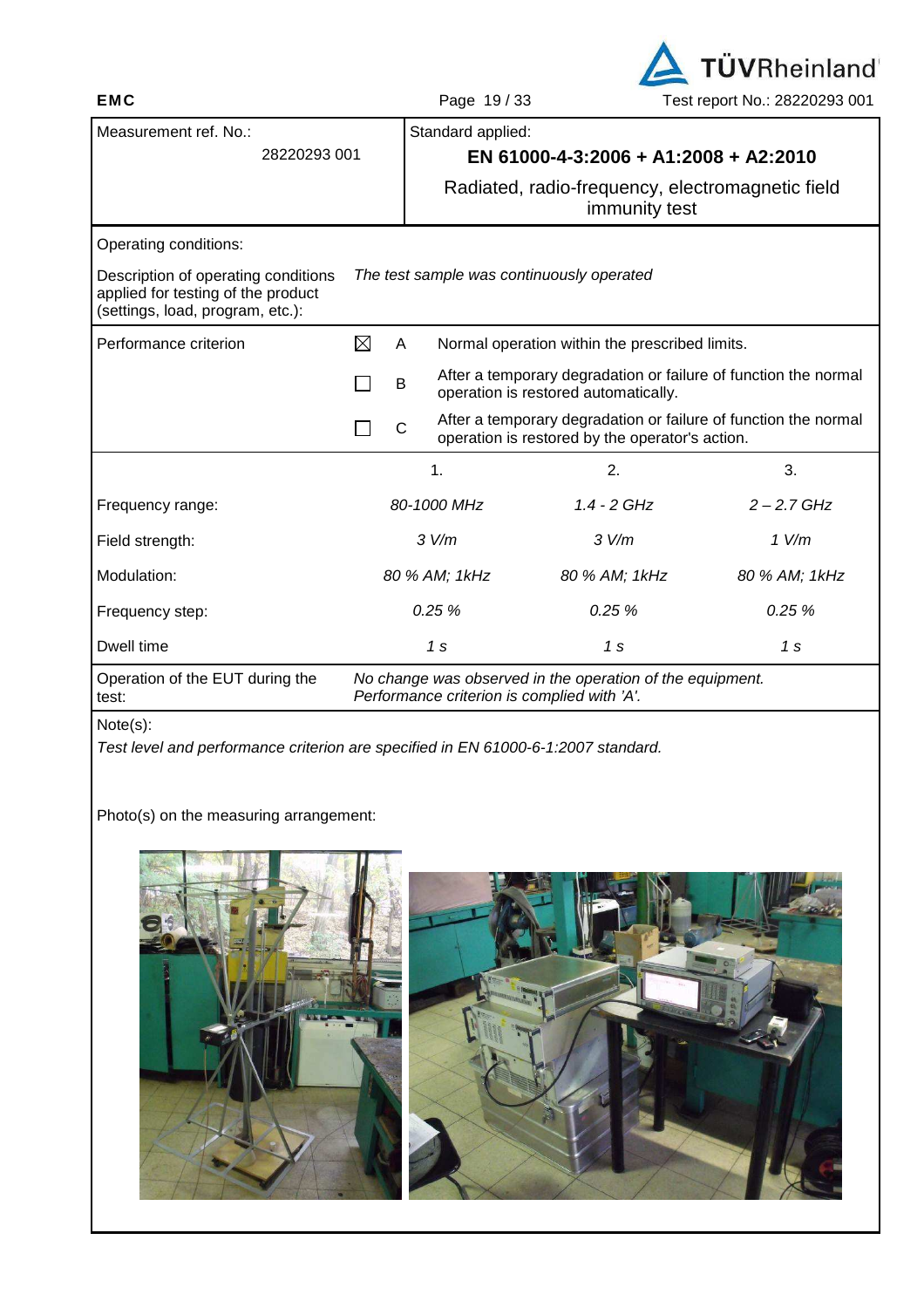

Standard applied:

**EN 61000-4-3:2006 + A1:2008 + A2:2010** 

Radiated, radio-frequency, electromagnetic field immunity test

Test instruments used:

Measurement ref. No.:

28220293 001

| Denomination                                    | Manufacturer     | <b>Type</b>   | Serial No.  | Next calibration | Applied     |
|-------------------------------------------------|------------------|---------------|-------------|------------------|-------------|
| Semi anechoic<br>chamber                        | <b>T-Network</b> | 3, 10 m       |             | 2015-01          |             |
| Signal generator                                | R&S              | <b>SMT 06</b> | 100634      | 2014-05          | $\boxtimes$ |
| Signal generator                                | <b>R&amp;S</b>   | <b>SMY 02</b> | 838219/008  | 2014-02          |             |
| Power amplifier                                 | AR.              | 25A250A       | 18727       | 2014-05          |             |
| Power amplifier                                 | Ophir            | 5127F         | 1029        | 2014-05          | $\boxtimes$ |
| Power amplifier                                 | <b>Bonn</b>      | BSA0122-10    | 943848B     | 2014-03          | ×           |
| Power amplifier                                 | <b>Bonn</b>      | BLWA2010-10   | 943848B     | $2014 - 0.3$     |             |
| Power amplifier                                 | <b>Bonn</b>      | BLMA1020-50   | 004781      | 2014-05          | $\boxtimes$ |
| Power Amplifier                                 | Bonn             | BLMA2040-60   | 045731      | 2014-05          | $\boxtimes$ |
| Portable field strength<br>meter                | <b>PMM</b>       | 8051          | 0110J70307  | 2014-06          | $\boxtimes$ |
| Antenna for<br>measurement of field<br>strength | <b>PMM</b>       | <b>BA01</b>   | 02010J70303 | 2014-06          | $\boxtimes$ |
| Optic repeater<br>(for BA01)                    | <b>PMM</b>       | <b>OR 01</b>  | 0210K70306  | 2014-06          | $\boxtimes$ |
| Biconical antenna                               | Emco             | 3104          | 4672        | 2014-06          |             |
| Log.-per. antenna                               | Emco             | 3146          | 3902        | 2014-06          |             |
| Biconilog antenna                               | ETS-Lindgren     | 3142 c        | 00035886    | $2015 - 10$      | $\boxtimes$ |

Note(s): ---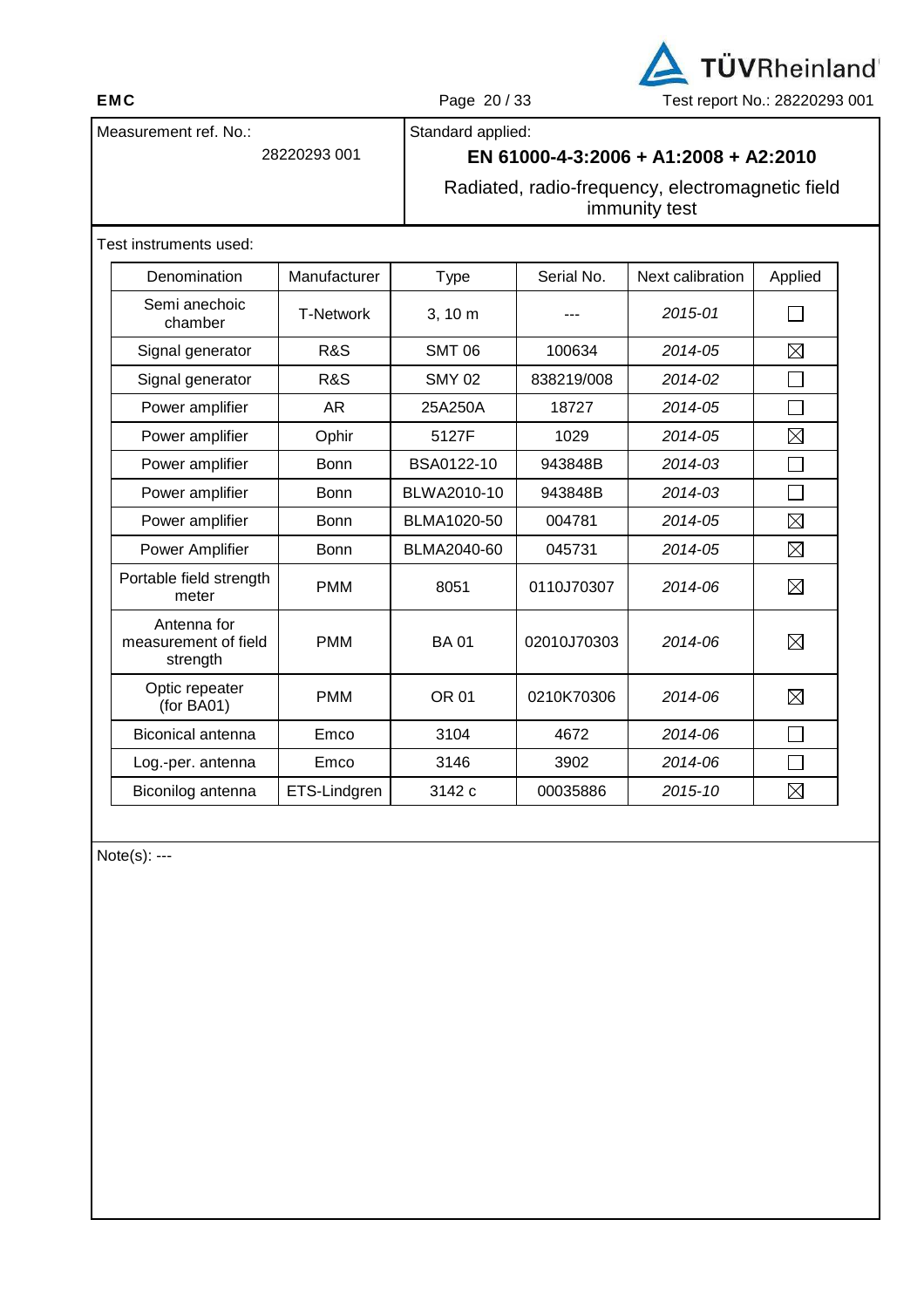

|                                       |                        | $.990 - .790$     | 18011001110112022000001                       |
|---------------------------------------|------------------------|-------------------|-----------------------------------------------|
| Measurement ref. No.:                 |                        | Standard applied: |                                               |
|                                       | 28220293 001           |                   | EN 61000-4-4:2012                             |
| Date of measurement:                  | 2013-10-16             |                   | Electrical fast transient/burst immunity test |
|                                       |                        |                   |                                               |
| Ambient conditions:                   |                        |                   |                                               |
| Ambient temperature:                  | 22 °C                  |                   |                                               |
| Relative humidity:                    | 46 %                   |                   |                                               |
| Air pressure                          | 1013 hPa               |                   |                                               |
| Test setup:                           |                        |                   |                                               |
|                                       | Laboratory test $\Box$ |                   | Post-installation test $\boxtimes$            |
|                                       |                        |                   |                                               |
| Evaluation based on the test results: |                        |                   |                                               |
|                                       | Passed $\boxtimes$     |                   | Failed $\Box$                                 |
|                                       |                        |                   |                                               |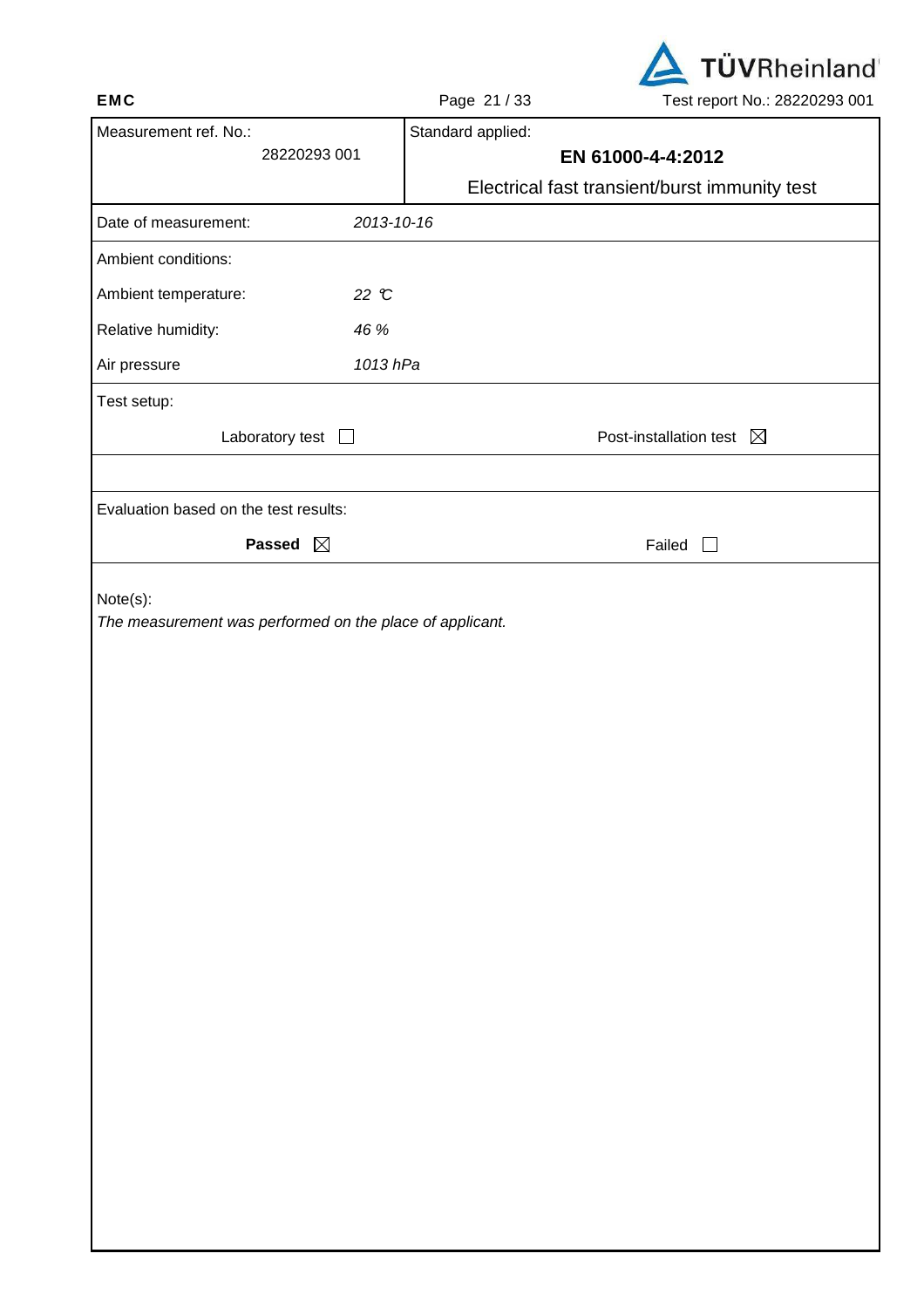**EMC** Page 22 / 33 Test report No.: 28220293 001

**TÜVRheinland** 

| Measurement ref. No.:                                                                                         |                                                                                                                            |   | Standard applied:                                                                                                  |  |  |
|---------------------------------------------------------------------------------------------------------------|----------------------------------------------------------------------------------------------------------------------------|---|--------------------------------------------------------------------------------------------------------------------|--|--|
| 28220293 001                                                                                                  |                                                                                                                            |   | EN 61000-4-4:2012                                                                                                  |  |  |
|                                                                                                               |                                                                                                                            |   | Electrical fast transient/burst immunity test                                                                      |  |  |
| Operating conditions:                                                                                         |                                                                                                                            |   |                                                                                                                    |  |  |
| Description of operating conditions<br>applied for testing of the product<br>(settings, load, program, etc.): | The test sample was continuously operated. The test was carried out on<br>the mains wires of the control electronics only. |   |                                                                                                                    |  |  |
| Performance criterion                                                                                         |                                                                                                                            | Α | Normal operation within the prescribed limits.                                                                     |  |  |
|                                                                                                               | $\boxtimes$                                                                                                                | B | After a temporary degradation or failure of function the normal<br>operation is restored automatically.            |  |  |
|                                                                                                               |                                                                                                                            | C | After a temporary degradation or failure of function the normal<br>operation is restored by the operator's action. |  |  |
| Test voltage:                                                                                                 | 1 kV                                                                                                                       |   |                                                                                                                    |  |  |
| Test pulse $(T_r/T_h)$ :                                                                                      | $5/50$ ns                                                                                                                  |   |                                                                                                                    |  |  |
| Repetition frequency:                                                                                         | 5 kHz                                                                                                                      |   |                                                                                                                    |  |  |
| Burst duration:                                                                                               | 15 <sub>ms</sub>                                                                                                           |   |                                                                                                                    |  |  |
| Burst period:                                                                                                 | 300 ms                                                                                                                     |   |                                                                                                                    |  |  |
| Polarity:                                                                                                     |                                                                                                                            |   | Positive, then negative.                                                                                           |  |  |
| Duration of test:                                                                                             | 120 s (positive) + 120 s (negative).                                                                                       |   |                                                                                                                    |  |  |
| Coupling method:                                                                                              | CDN (built in)                                                                                                             |   |                                                                                                                    |  |  |
| Place of coupling:                                                                                            | AC power port - mains connection                                                                                           |   |                                                                                                                    |  |  |
| Operation of the EUT during the<br>test:                                                                      | No change was observed in the operation of the equipment.<br>Performance criterion is complied with 'A'.                   |   |                                                                                                                    |  |  |

Test level and performance criterion are specified in EN 61000-6-1:2007 standard.



Note(s):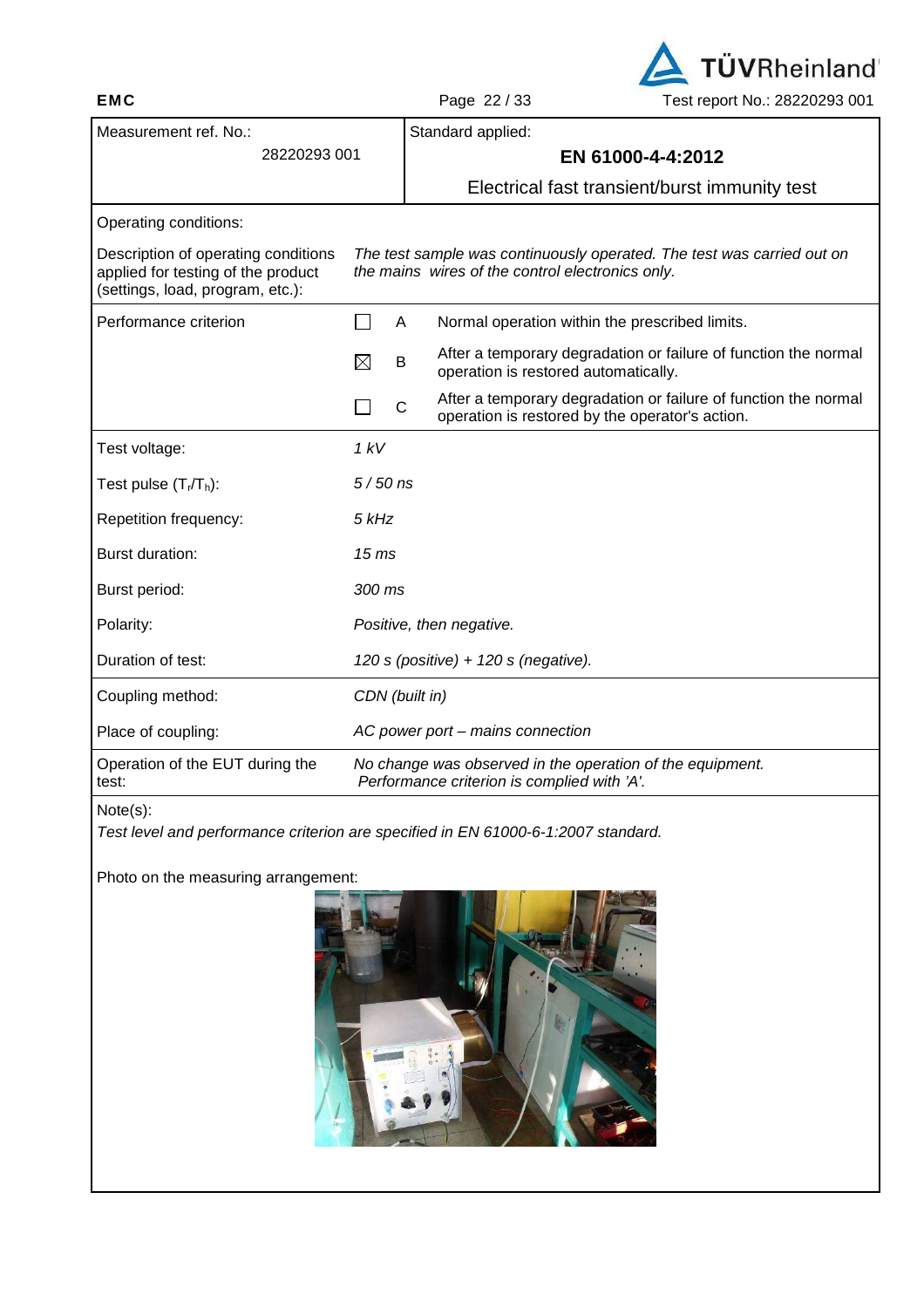

Standard applied:

# **EN 61000-4-4:2012**

Electrical fast transient/burst immunity test

## Test instruments used:

Measurement ref. No.:

28220293 001

| Denomination       | Manufacturer   | Type           | Serial No. | Next calibration | Applied     |
|--------------------|----------------|----------------|------------|------------------|-------------|
| Combined generator | <b>EM</b> test | <b>UCS 500</b> | 0596-55    | 2014-05          | $\boxtimes$ |
| 3-phase CDN        | Schaffner      | <b>CDN 300</b> | 189        | 2016-05          |             |
| 3-phase CDN        | Haefely        | FP 16/3-1      | 082632-019 | 2014-06          |             |
| Capacitive coupler | Haefely        | 093506.1       | 082963-25  | 2016-05          |             |

Note(s): ---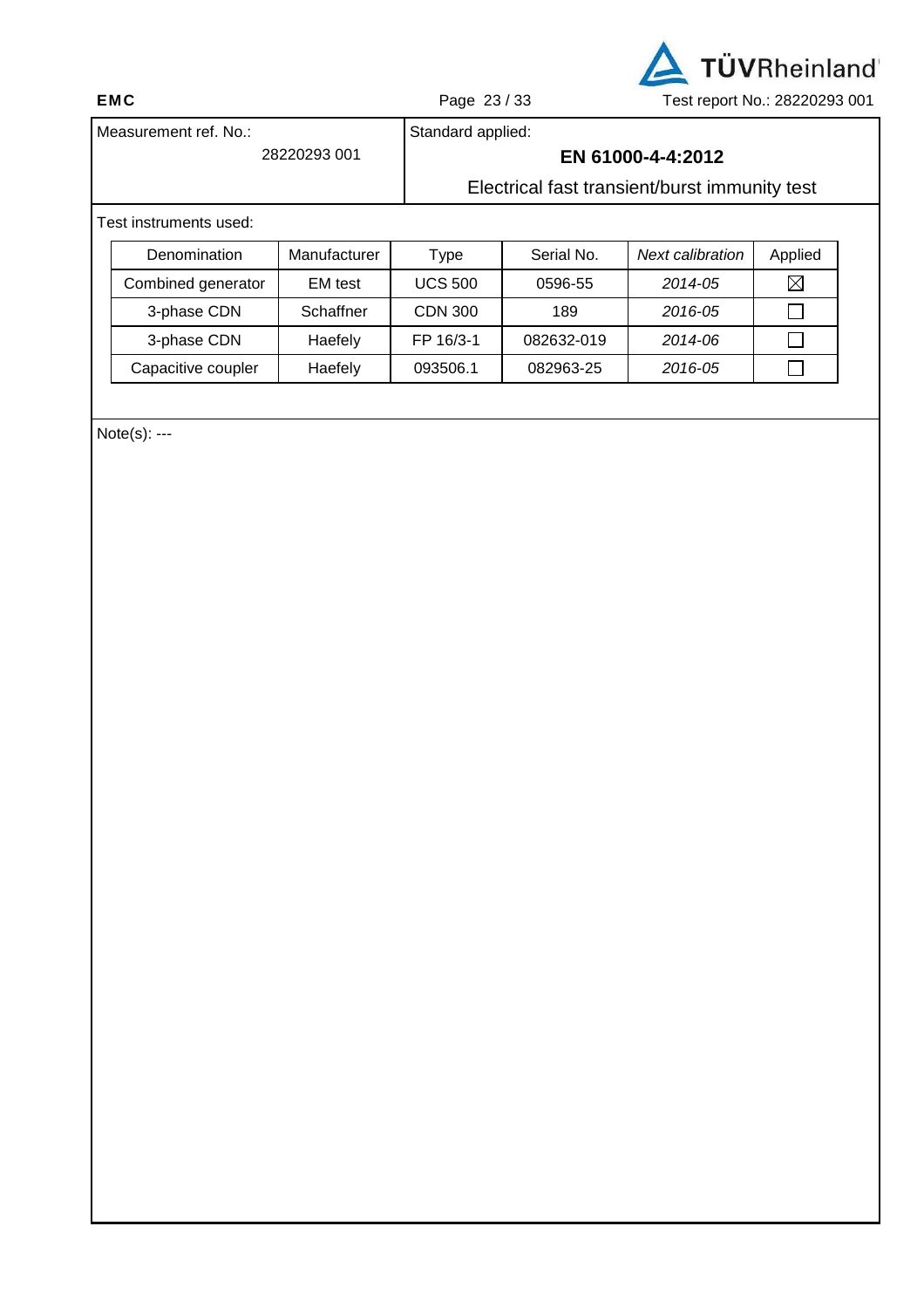

|                                       |            | $1.490$ $-1.700$  | Toot report i to EULLULUU UU T     |
|---------------------------------------|------------|-------------------|------------------------------------|
| Measurement ref. No.:                 |            | Standard applied: |                                    |
| 28220293 001                          |            |                   | EN 61000-4-5:2006                  |
|                                       |            |                   | Immunity against surges            |
| Date of measurement:                  | 2013-10-16 |                   |                                    |
| Ambient conditions:                   |            |                   |                                    |
| Ambient temperature:                  | 22 °C      |                   |                                    |
| Relative humidity:                    | 46 %       |                   |                                    |
| Air pressure                          | 1013 hPa   |                   |                                    |
| Test setup:                           |            |                   |                                    |
| Laboratory test $\Box$                |            |                   | Post-installation test $\boxtimes$ |
|                                       |            |                   |                                    |
| Evaluation based on the test results: |            |                   |                                    |
| Passed $\boxtimes$                    |            |                   | Failed $\Box$                      |
|                                       |            |                   |                                    |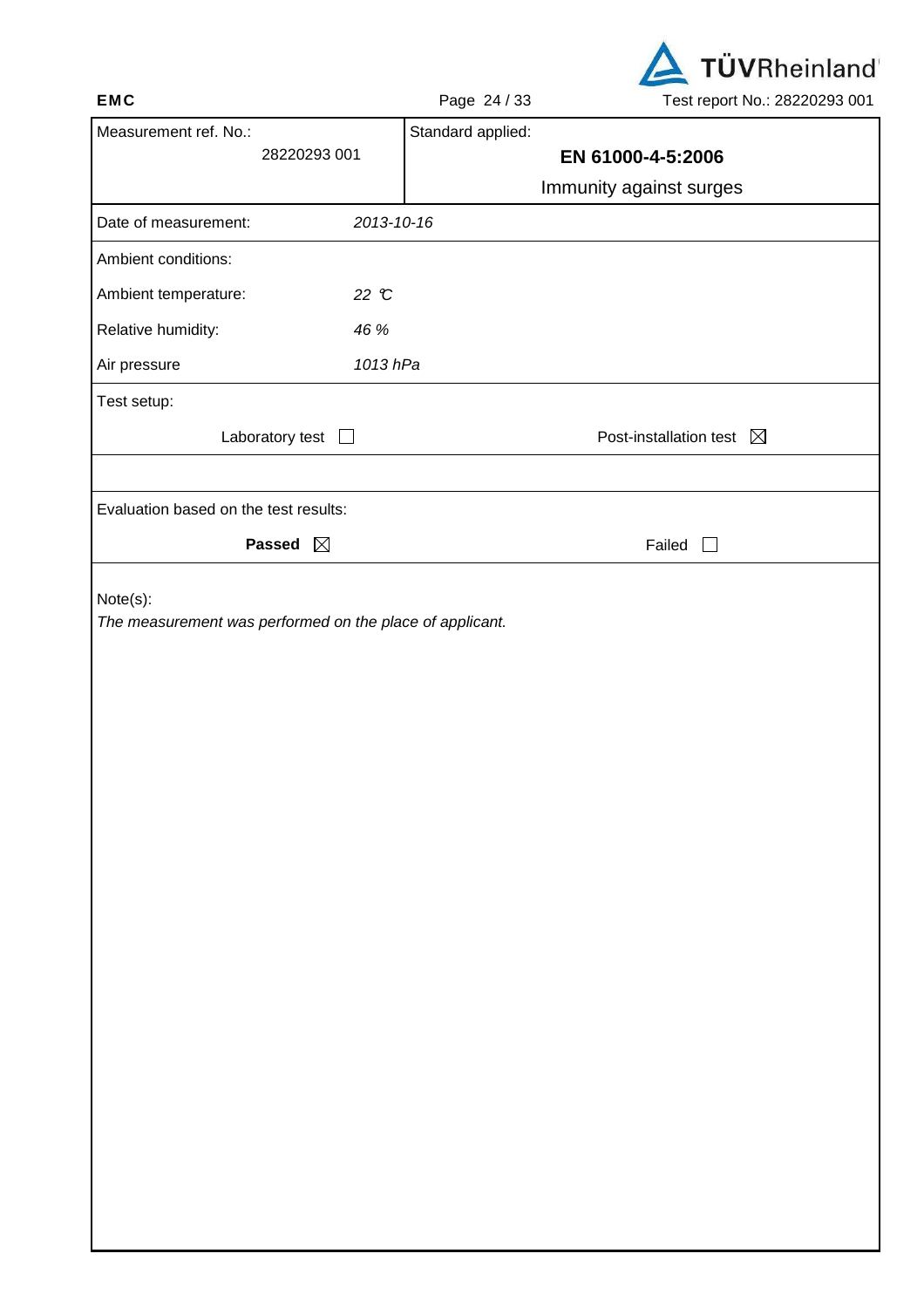

| Measurement ref. No.:                                                                                         |                                                                                                                            |  | Standard applied:                                                                                                  |  |  |
|---------------------------------------------------------------------------------------------------------------|----------------------------------------------------------------------------------------------------------------------------|--|--------------------------------------------------------------------------------------------------------------------|--|--|
| 28220293 001                                                                                                  |                                                                                                                            |  | EN 61000-4-5:2006                                                                                                  |  |  |
|                                                                                                               |                                                                                                                            |  | Immunity against surges                                                                                            |  |  |
| Operating conditions:                                                                                         |                                                                                                                            |  |                                                                                                                    |  |  |
| Description of operating conditions<br>applied for testing of the product<br>(settings, load, program, etc.): | The test sample was continuously operated. The test was carried out on<br>the mains wires of the control electronics only. |  |                                                                                                                    |  |  |
| Performance criterion                                                                                         | A                                                                                                                          |  | Normal operation within the prescribed limits.                                                                     |  |  |
|                                                                                                               | $\boxtimes$<br>B                                                                                                           |  | After a temporary degradation or failure of function the normal<br>operation is restored automatically.            |  |  |
|                                                                                                               | C                                                                                                                          |  | After a temporary degradation or failure of function the normal<br>operation is restored by the operator's action. |  |  |
| Test voltage:                                                                                                 | 1 kV                                                                                                                       |  |                                                                                                                    |  |  |
| Test pulse (open circuit, T <sub>r</sub> /T <sub>h</sub> ):                                                   | $1.2/50 \,\mu s$                                                                                                           |  |                                                                                                                    |  |  |
| Test pulse (short circuit, $T_r/T_h$ ):                                                                       | $8/20 \,\mu s$                                                                                                             |  |                                                                                                                    |  |  |
| Number of pulses:                                                                                             |                                                                                                                            |  | 10 positive + 10 negative each at 0°, 90°, 180°, 27 0°.                                                            |  |  |
| Time between impulses                                                                                         | 60 s                                                                                                                       |  |                                                                                                                    |  |  |
| Coupling method:                                                                                              | CDN (built in).                                                                                                            |  |                                                                                                                    |  |  |
| Place of coupling:                                                                                            |                                                                                                                            |  | AC power port – mains connection: $L \leftrightarrow N$ (differential mode).                                       |  |  |
| Operation of the EUT during the<br>test:                                                                      | No change was observed in the operation of the equipment.<br>Performance criterion is complied with 'A'.                   |  |                                                                                                                    |  |  |
| $N = 1 - (N)$                                                                                                 |                                                                                                                            |  |                                                                                                                    |  |  |

Test level and performance criterion are specified in EN 61000-6-1:2007 standard.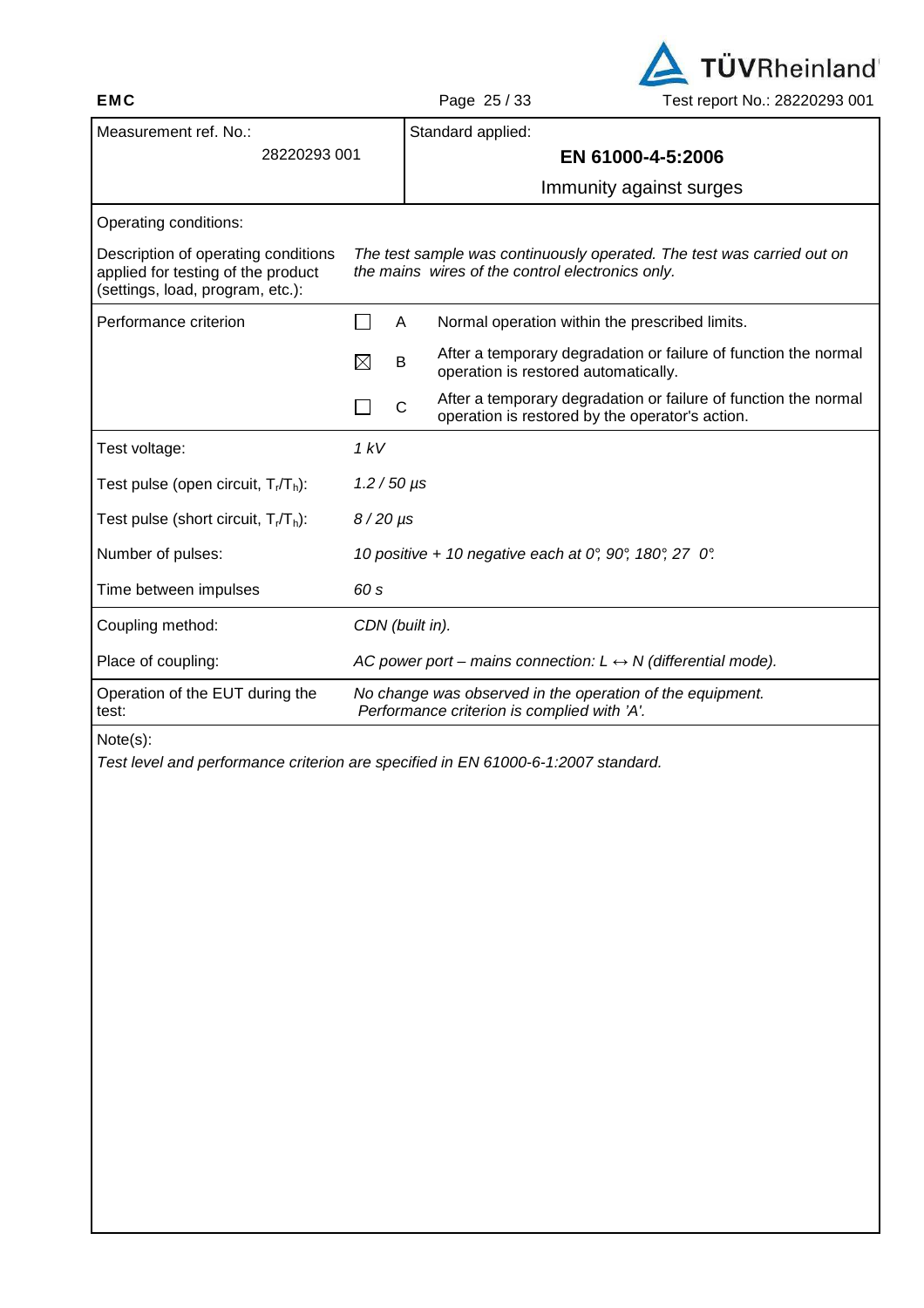

| Measurement ref. No.:                                                                                         |                                                                                                                            | Standard applied:                                                                                                  |  |  |  |
|---------------------------------------------------------------------------------------------------------------|----------------------------------------------------------------------------------------------------------------------------|--------------------------------------------------------------------------------------------------------------------|--|--|--|
| 28220293 001                                                                                                  |                                                                                                                            | EN 61000-4-5:2006                                                                                                  |  |  |  |
|                                                                                                               |                                                                                                                            | Immunity against surges                                                                                            |  |  |  |
| Operating conditions:                                                                                         |                                                                                                                            |                                                                                                                    |  |  |  |
| Description of operating conditions<br>applied for testing of the product<br>(settings, load, program, etc.): | The test sample was continuously operated. The test was carried out on<br>the mains wires of the control electronics only. |                                                                                                                    |  |  |  |
| Performance criterion                                                                                         | A                                                                                                                          | Normal operation within the prescribed limits.                                                                     |  |  |  |
|                                                                                                               | ⊠<br>B                                                                                                                     | After a temporary degradation or failure of function the normal<br>operation is restored automatically.            |  |  |  |
|                                                                                                               | $\mathsf{C}$                                                                                                               | After a temporary degradation or failure of function the normal<br>operation is restored by the operator's action. |  |  |  |
| Test voltage:                                                                                                 | 2 kV                                                                                                                       |                                                                                                                    |  |  |  |
| Test pulse (open circuit, $T_r/T_h$ ):                                                                        | $1.2 / 50 \,\mu s$                                                                                                         |                                                                                                                    |  |  |  |
| Test pulse (short circuit, $T_r/T_h$ ):                                                                       | $8/20 \,\mu s$                                                                                                             |                                                                                                                    |  |  |  |
| Number of pulses:                                                                                             |                                                                                                                            | 10 positive + 10 negative each at 0°, 90°, 180°, 27 0°.                                                            |  |  |  |
| Time between impulses                                                                                         | 60 s                                                                                                                       |                                                                                                                    |  |  |  |
| Coupling method:                                                                                              | CDN (built in).                                                                                                            |                                                                                                                    |  |  |  |
| Place of coupling:                                                                                            | AC power port – mains connection: $L+N \leftrightarrow PE$ (common mode).                                                  |                                                                                                                    |  |  |  |
| Operation of the EUT during the<br>test:                                                                      | No change was observed in the operation of the equipment.<br>Performance criterion is complied with 'A'.                   |                                                                                                                    |  |  |  |
| $N_{\alpha+\alpha}(\alpha)$                                                                                   |                                                                                                                            |                                                                                                                    |  |  |  |

Test level and performance criterion are specified in EN 61000-6-1:2007 standard.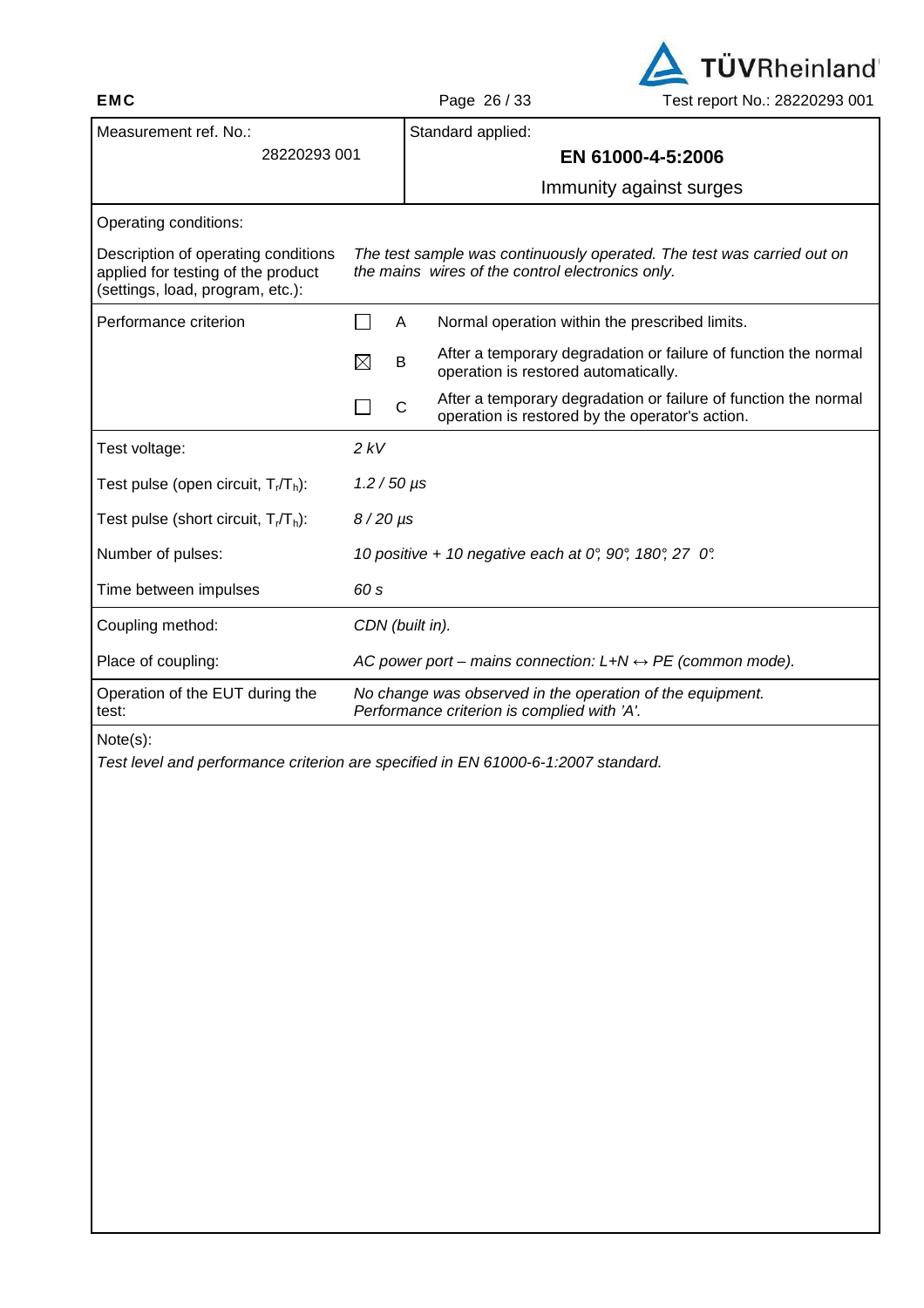

|                       |                                        |                         | $.990$ and $.90$  |            |                   | 180.18801.1181112012010000 |
|-----------------------|----------------------------------------|-------------------------|-------------------|------------|-------------------|----------------------------|
| Measurement ref. No.: |                                        |                         | Standard applied: |            |                   |                            |
|                       |                                        | 28220293 001            |                   |            | EN 61000-4-5:2006 |                            |
|                       |                                        | Immunity against surges |                   |            |                   |                            |
|                       | Test instruments used:                 |                         |                   |            |                   |                            |
|                       | Denomination                           | Manufacturer            | <b>Type</b>       | Serial No. | Next calibration  | Applied                    |
|                       | Combined generator                     | EM test                 | <b>UCS 500</b>    | 0596-55    | 2014-05           | $\boxtimes$                |
|                       |                                        |                         |                   |            |                   |                            |
|                       | Note(s): ---                           |                         |                   |            |                   |                            |
|                       | Photo(s) on the measuring arrangement: |                         |                   |            |                   |                            |
|                       |                                        |                         |                   |            | n a               |                            |

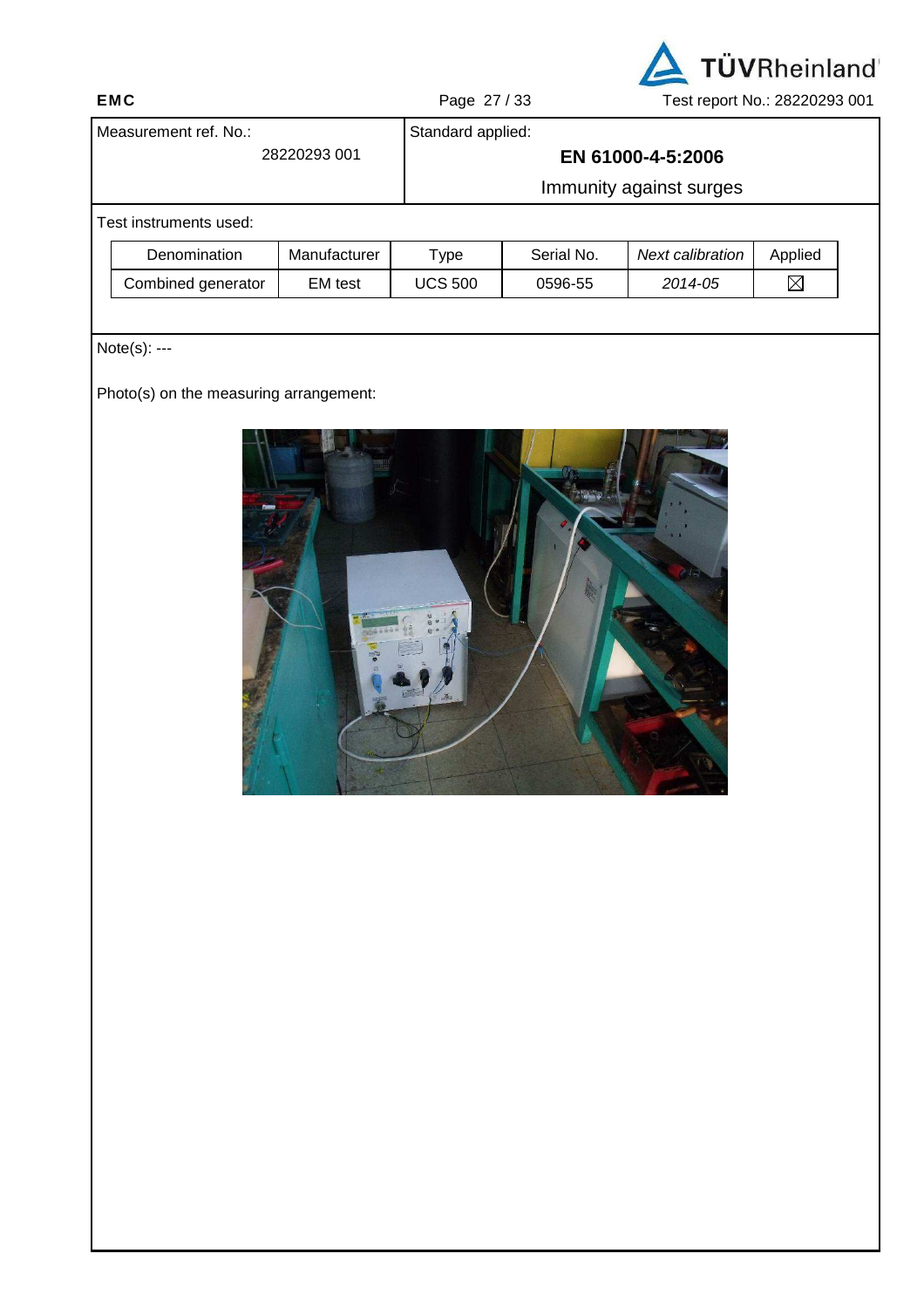

| ᄃᇄᇰ                                                                  |              | Page 20133        | Lest report No Zozzuzgo ud i                                              |
|----------------------------------------------------------------------|--------------|-------------------|---------------------------------------------------------------------------|
| Measurement ref. No.:                                                |              | Standard applied: |                                                                           |
|                                                                      | 28220293 001 |                   | EN 61000-4-6:2009                                                         |
|                                                                      |              |                   | Immunity to conducted disturbances, induced by radio-<br>frequency fields |
| Date of measurement:                                                 | 2013-10-17   |                   |                                                                           |
| Ambient conditions:                                                  |              |                   |                                                                           |
| Ambient temperature:                                                 | 18 °C        |                   |                                                                           |
| Relative humidity:                                                   | 56 %         |                   |                                                                           |
| Air pressure                                                         | 1013 hPa     |                   |                                                                           |
| Test setup:                                                          |              |                   |                                                                           |
| Laboratory test $\Box$                                               |              |                   | Post-installation test $\boxtimes$                                        |
|                                                                      |              |                   |                                                                           |
| Evaluation based on the test results:                                |              |                   |                                                                           |
| Passed $\boxtimes$                                                   |              |                   | Failed $\Box$                                                             |
| Note(s):<br>The measurement was performed on the place of applicant. |              |                   |                                                                           |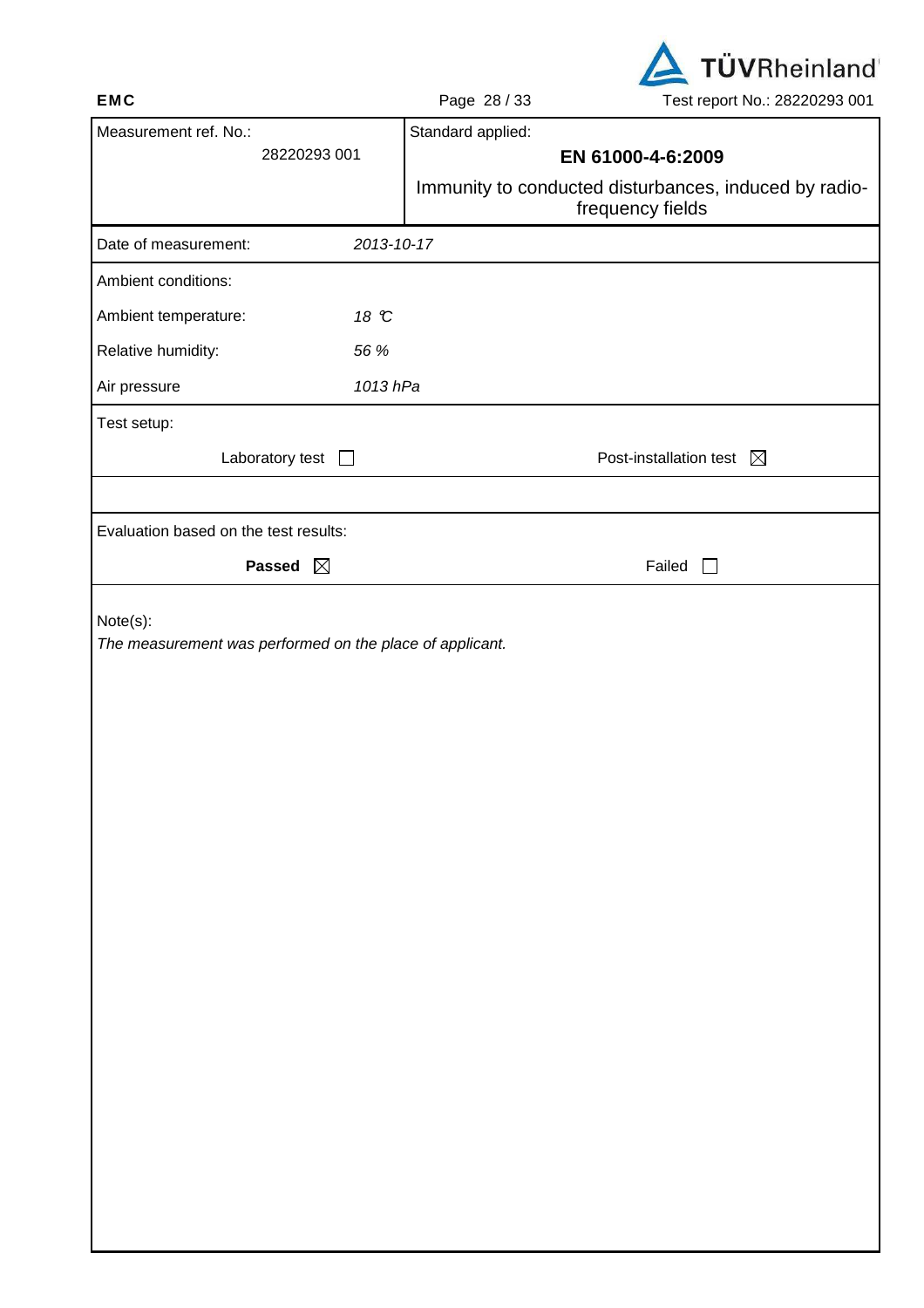

| 'age 29/33 |  |  |
|------------|--|--|
|------------|--|--|

Standard applied:

 28220293 001 **EN 61000-4-6:2009**  Immunity to conducted disturbances, induced by radiofrequency fields Operating conditions: Description of operating conditions applied for testing of the product (settings, load, program, etc.): The test sample was continuously operated. The test was carried out on the mains wires of the control electronics only. Performance criterion  $\boxtimes$  A Normal operation within the prescribed limits.  $\Box$  B After a temporary degradation or failure of function the normal operation is restored automatically.  $\Box$  C After a temporary degradation or failure of function the normal operation is restored by the operator's action.  $1.$  2.  $3.$ Frequency range: 0.15 – 80 MHz RF voltage: 3 V Step size: 0.25 % Dwell time: 1 s Modulation: 80 % AM; 1 kHz Coupling method: CDN type M3 Place of coupling:  $AC power port - mains connection.$ Operation of the EUT during the No change was observed in the operation of the equipment. Performance criterion is complied with 'A'. Note(s): Test level and performance criterion are specified in EN 61000-6-1:2007 standard.

test:

Measurement ref. No.: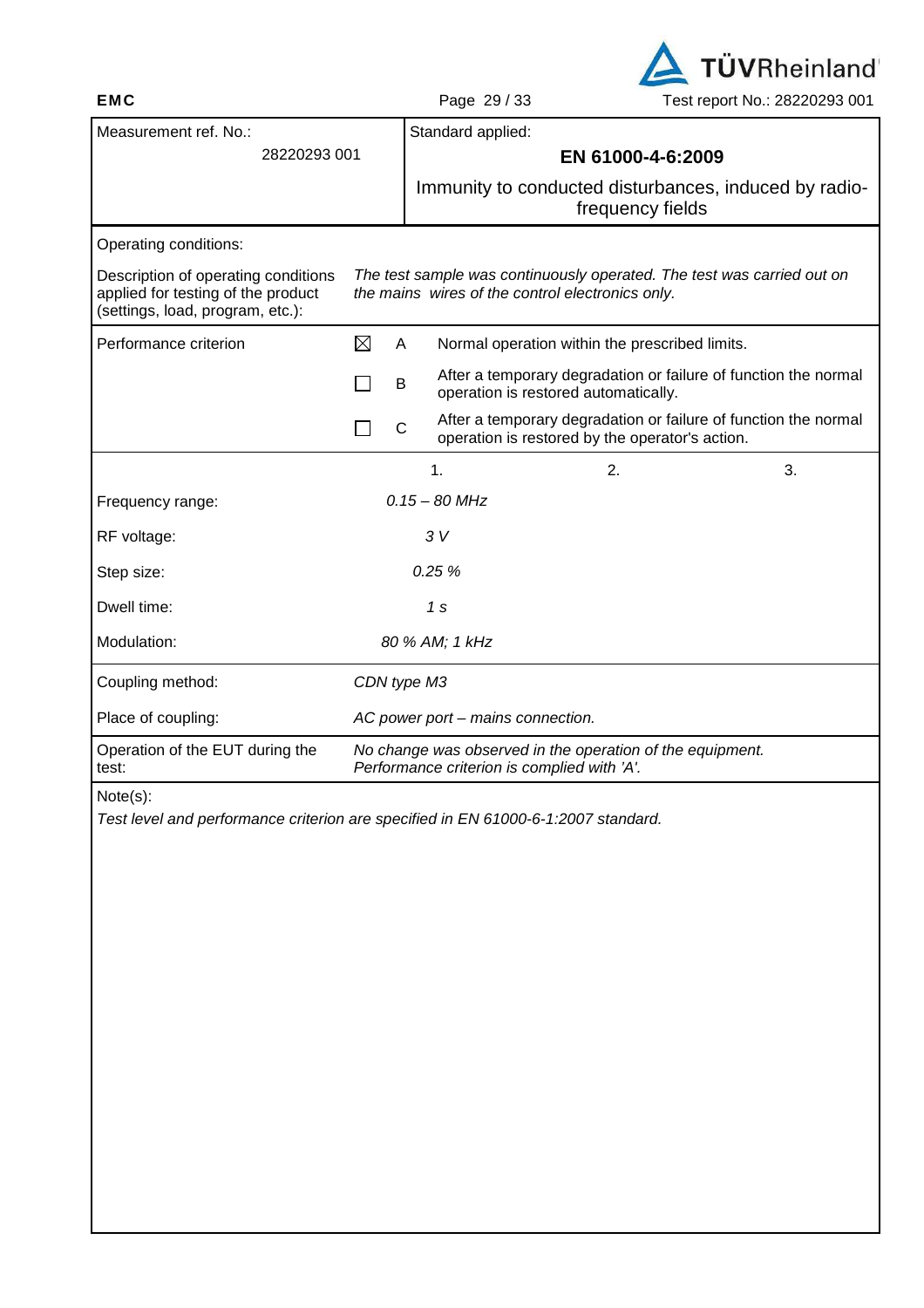

Measurement ref. No.: 28220293 001 Standard applied: **EN 61000-4-6:2009**  Immunity to conducted disturbances, induced by radio-

frequency fields

## Test instruments used:

| Denomination             | Manufacturer          | Type            | Serial No.   | Next calibration | Applied     |
|--------------------------|-----------------------|-----------------|--------------|------------------|-------------|
| Signal generator         | Rhode & Schwarz       | <b>SMY 01</b>   | 844146 / 052 | 2014-02          | $\boxtimes$ |
| Amplifier                | Amplifier<br>Research | 25A250A         | 18727        | 2014-05          | $\boxtimes$ |
| <b>RF</b> millivoltmeter | Rhode & Schwarz       | URV $5$         | 894296/004   | 2014-05          | $\boxtimes$ |
| <b>CDN</b>               | <b>MEB</b>            | AF <sub>2</sub> | 12516        | 2016-06          |             |
| <b>CDN</b>               | MEB                   | M <sub>2</sub>  | 12114        | 2016-06          |             |
| <b>CDN</b>               | <b>MEB</b>            | M <sub>3</sub>  | 13225        | 2016-06          | $\boxtimes$ |
|                          |                       |                 |              |                  |             |

## Note(s): ---

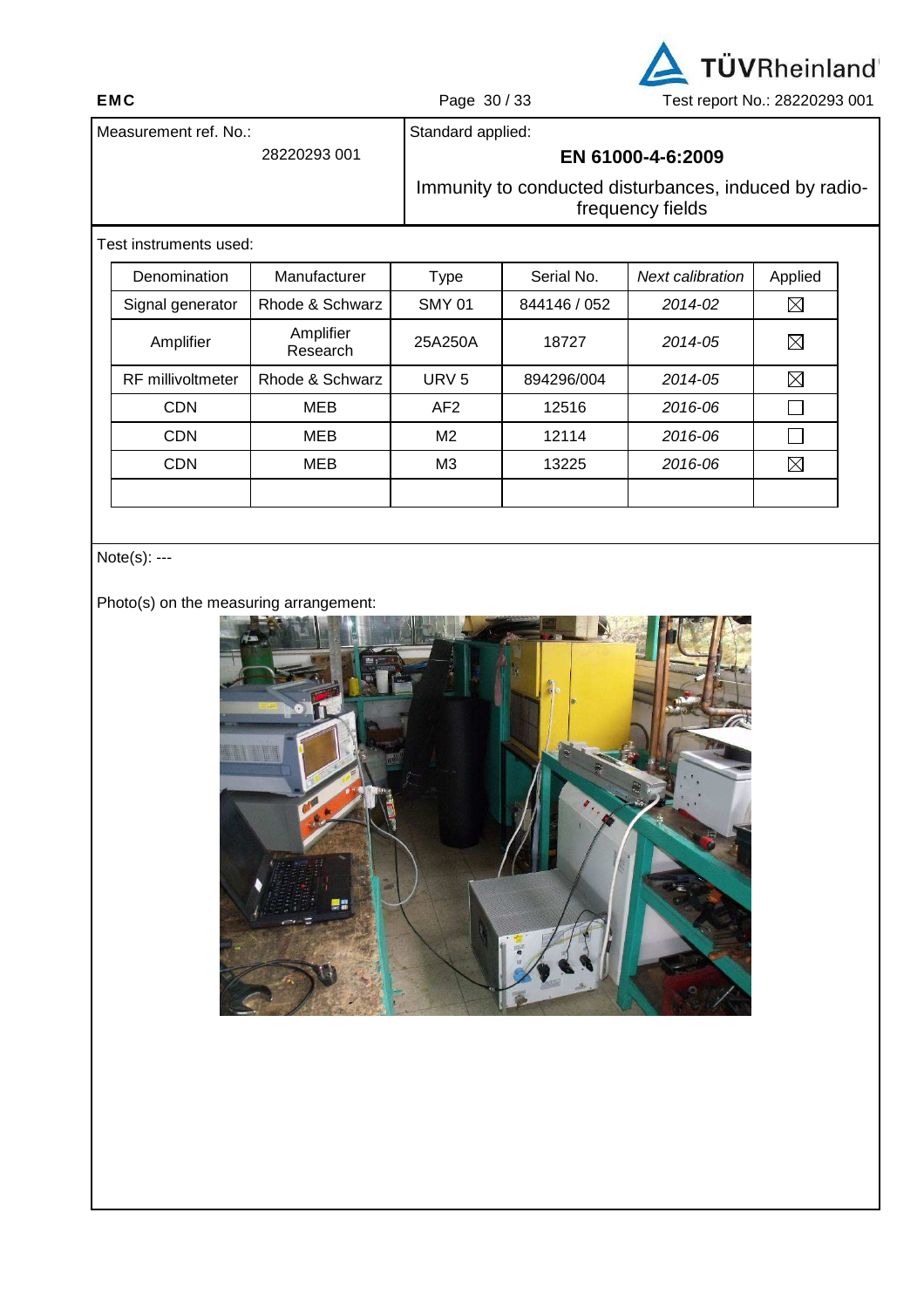

|                                                                      | $1$ ago 01700<br><b>TOOLTOPOILTNO EULLOLOU</b> UUT                           |
|----------------------------------------------------------------------|------------------------------------------------------------------------------|
| Measurement ref. No.:                                                | Standard applied:                                                            |
| 28220293 001                                                         | EN 61000-4-11:2004                                                           |
|                                                                      | Immunity against voltage dips, short interruptions and<br>voltage variations |
| 2013-10-17<br>Date of measurement:                                   |                                                                              |
| Ambient conditions:                                                  |                                                                              |
| Ambient temperature:<br>21 °C                                        |                                                                              |
| Relative humidity:<br>47 %                                           |                                                                              |
| Air pressure<br>1013 hPa                                             |                                                                              |
| Test setup:                                                          |                                                                              |
| Laboratory test $\Box$                                               | Post-installation test $\boxtimes$                                           |
|                                                                      |                                                                              |
| Evaluation based on the test results:                                |                                                                              |
| Passed $\boxtimes$                                                   | Failed<br>$\perp$                                                            |
| Note(s):<br>The measurement was performed on the place of applicant. |                                                                              |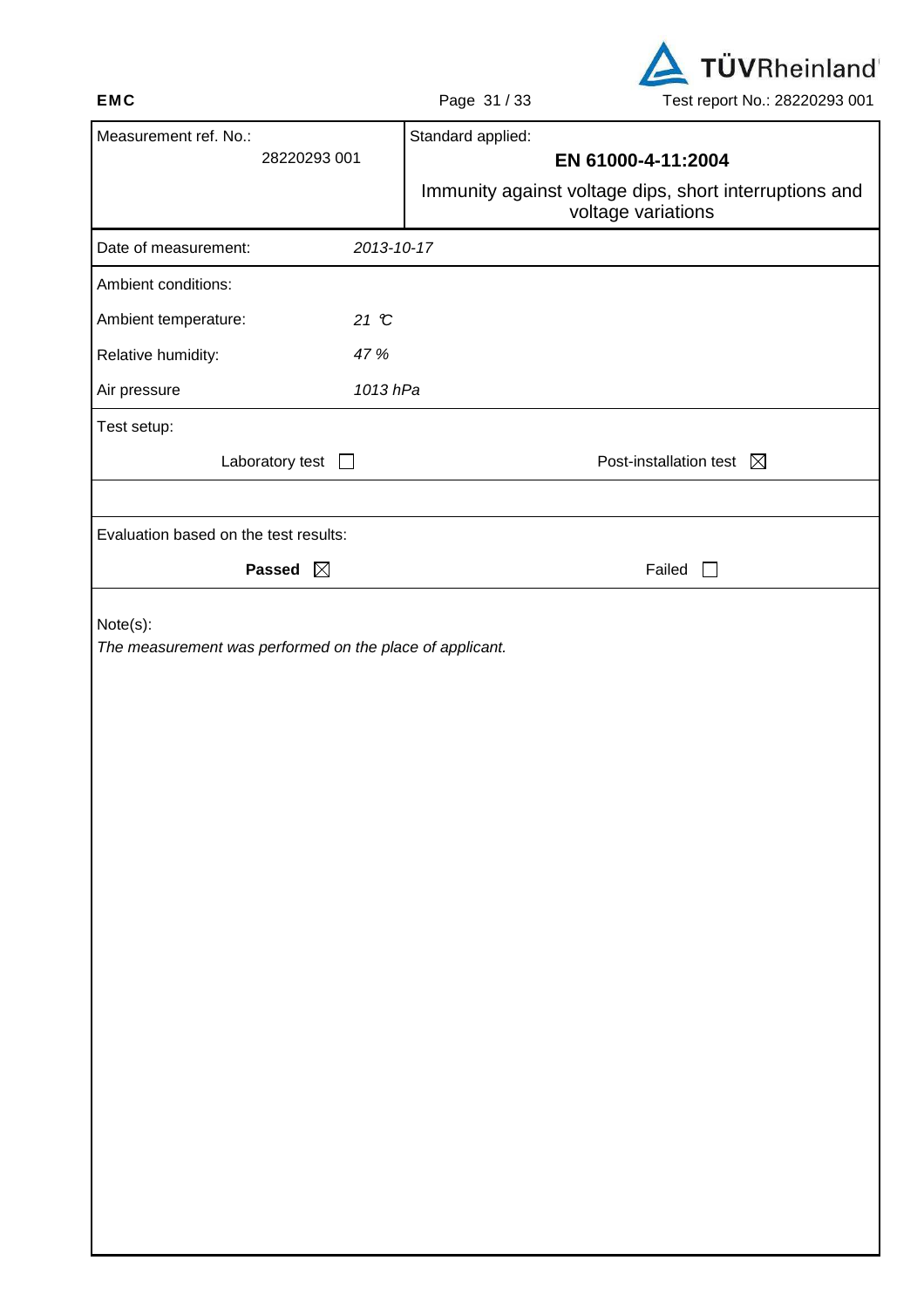

| Measurement ref. No.:                                                                                                                                                                                                                       |                           | Standard applied:                                                                                                  |                           |                            |  |
|---------------------------------------------------------------------------------------------------------------------------------------------------------------------------------------------------------------------------------------------|---------------------------|--------------------------------------------------------------------------------------------------------------------|---------------------------|----------------------------|--|
|                                                                                                                                                                                                                                             | 28220293 001              | EN 61000-4-11:2004                                                                                                 |                           |                            |  |
|                                                                                                                                                                                                                                             |                           | Immunity against voltage dips, short interruptions and                                                             | voltage variations        |                            |  |
| Operating conditions:                                                                                                                                                                                                                       |                           |                                                                                                                    |                           |                            |  |
| Description of operating conditions<br>The test sample was continuously operated. The test was carried out on<br>applied for testing of the product<br>the mains wires of the control electronics only.<br>(settings, load, program, etc.): |                           |                                                                                                                    |                           |                            |  |
| Performance criteria                                                                                                                                                                                                                        | Α                         | Normal operation within the prescribed limits.                                                                     |                           |                            |  |
|                                                                                                                                                                                                                                             | B                         | After a temporary degradation or failure of function the normal<br>operation is restored automatically.            |                           |                            |  |
|                                                                                                                                                                                                                                             | $\mathsf{C}$              | After a temporary degradation or failure of function the normal<br>operation is restored by the operator's action. |                           |                            |  |
| Immunity to voltage dips                                                                                                                                                                                                                    |                           |                                                                                                                    |                           |                            |  |
| Test voltage $(U_T)$ :                                                                                                                                                                                                                      | 230V                      | 230V                                                                                                               | 230V                      | 230V                       |  |
| Method of supply:                                                                                                                                                                                                                           |                           |                                                                                                                    |                           |                            |  |
| Voltage dip (ΔU):                                                                                                                                                                                                                           | 100%                      | 60%                                                                                                                | 30%                       | 100%                       |  |
| Reduced voltage:                                                                                                                                                                                                                            | 0V                        | 0V                                                                                                                 | 161V                      | 0V                         |  |
| Duration of voltage dip:                                                                                                                                                                                                                    | 10 <sub>ms</sub>          | 20ms                                                                                                               | 500ms                     | 5s                         |  |
| Number of voltage dip:                                                                                                                                                                                                                      | 4                         | 4                                                                                                                  | 4                         | $\overline{4}$             |  |
| Performance criterion:                                                                                                                                                                                                                      | В                         | B                                                                                                                  | C                         | C                          |  |
| Operation of the EUT                                                                                                                                                                                                                        | A                         | A                                                                                                                  | A                         | B                          |  |
| during the test:                                                                                                                                                                                                                            | No change was<br>observed | No change was<br>observed                                                                                          | No change was<br>observed | Automatically<br>restarted |  |

Test level and performance criterion are specified in EN 61000-6-1:2007 standard.